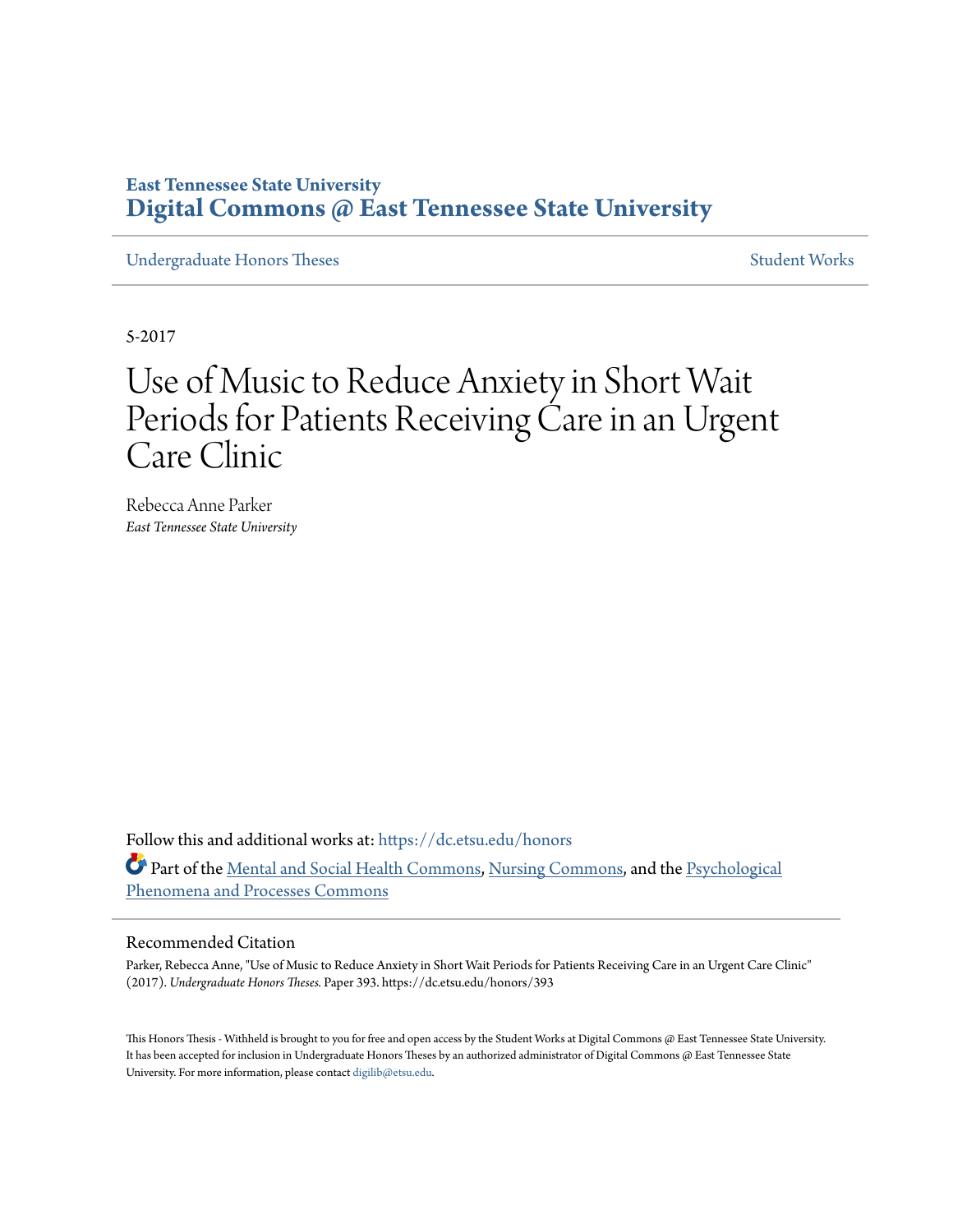### Running Head: MUSIC TO REDUCE ANXIETY IN SHORT WAIT PERIODS

Use of Music to Reduce Anxiety in Short Wait Periods

for Patients Receiving Care in an Urgent Care Clinic

Rebecca Anne Parker

An Undergraduate Thesis Submitted in Partial Fulfillment of the Requirements for the Midway Honors Scholars Program Honors College and the College of Nursing East Tennessee State University

Rebecca Anne Parker Date

 $\mathcal{L}_\text{max}$  , and the set of the set of the set of the set of the set of the set of the set of the set of the set of the set of the set of the set of the set of the set of the set of the set of the set of the set of the Dr. Florence Weierbach, Thesis Mentor Date

 $\mathcal{L}_\text{max}$  and the contract of the contract of the contract of the contract of the contract of the contract of the contract of the contract of the contract of the contract of the contract of the contract of the contrac

 $\mathcal{L}_\text{max}$  , and the contract of the contract of the contract of the contract of the contract of the contract of the contract of the contract of the contract of the contract of the contract of the contract of the contr

 $\mathcal{L}_\text{max}$  , and the contract of the contract of the contract of the contract of the contract of the contract of the contract of the contract of the contract of the contract of the contract of the contract of the contr

Dr. Stacey Williams, Reader Date

Sarah Treat, Reader Date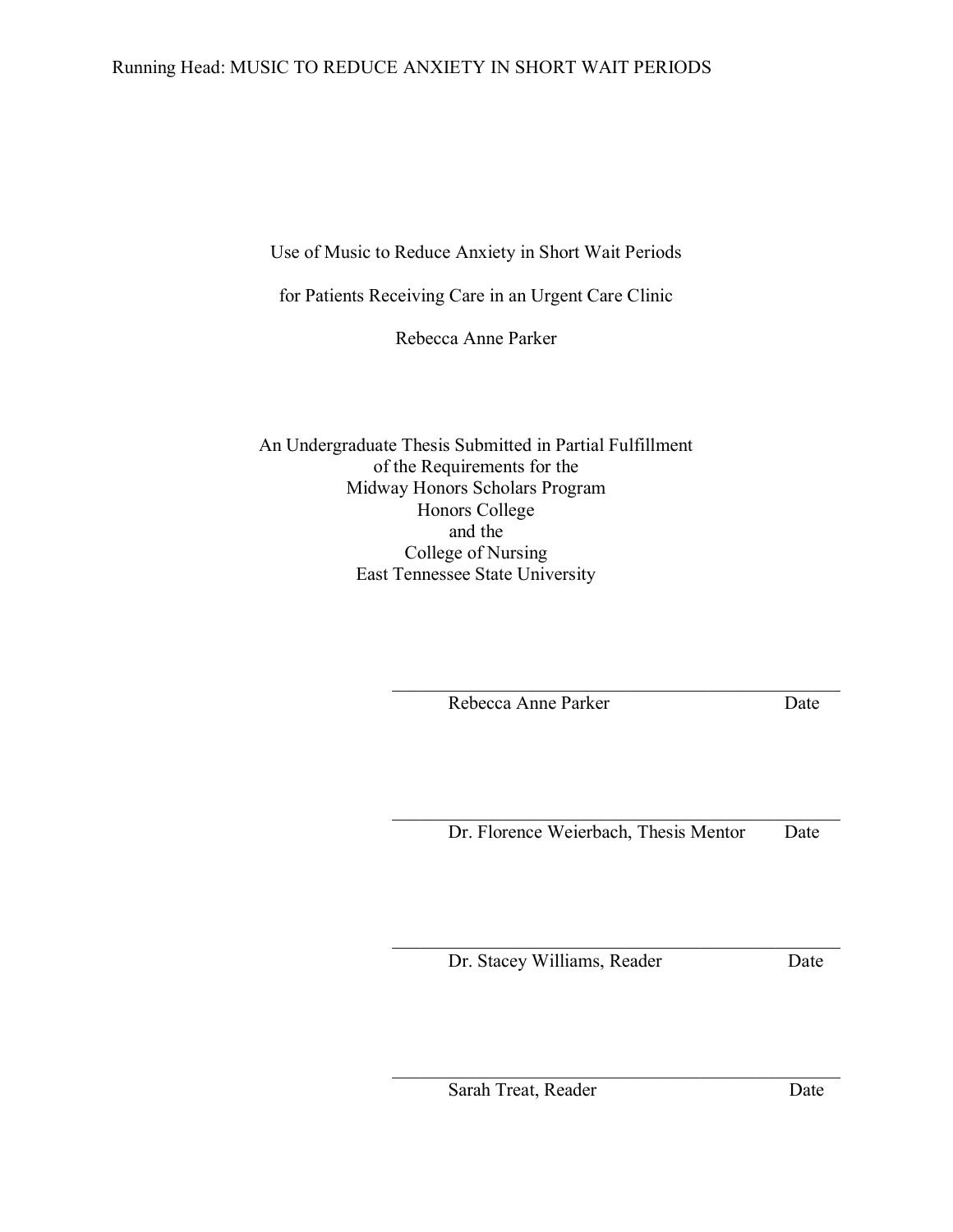### Abstract

The concept of waiting has received limited attention in the world of research. In modern society, waiting has become a commonplace event, especially in healthcare. Although the waiting experience can produce anxiety, healthcare environments can be easily manipulated in order to increase human comfort and reduce situational anxiety. One such way of accomplishing this is to introduce music to an environment. This paper will discuss the findings related to short wait periods, anxiety, and music within the literature, and the findings within this research study. This study found listener-selected music to be statistically effective in reducing anxiety for patients waiting in the exam room to be seen by a primary healthcare provider in an urgent care clinic.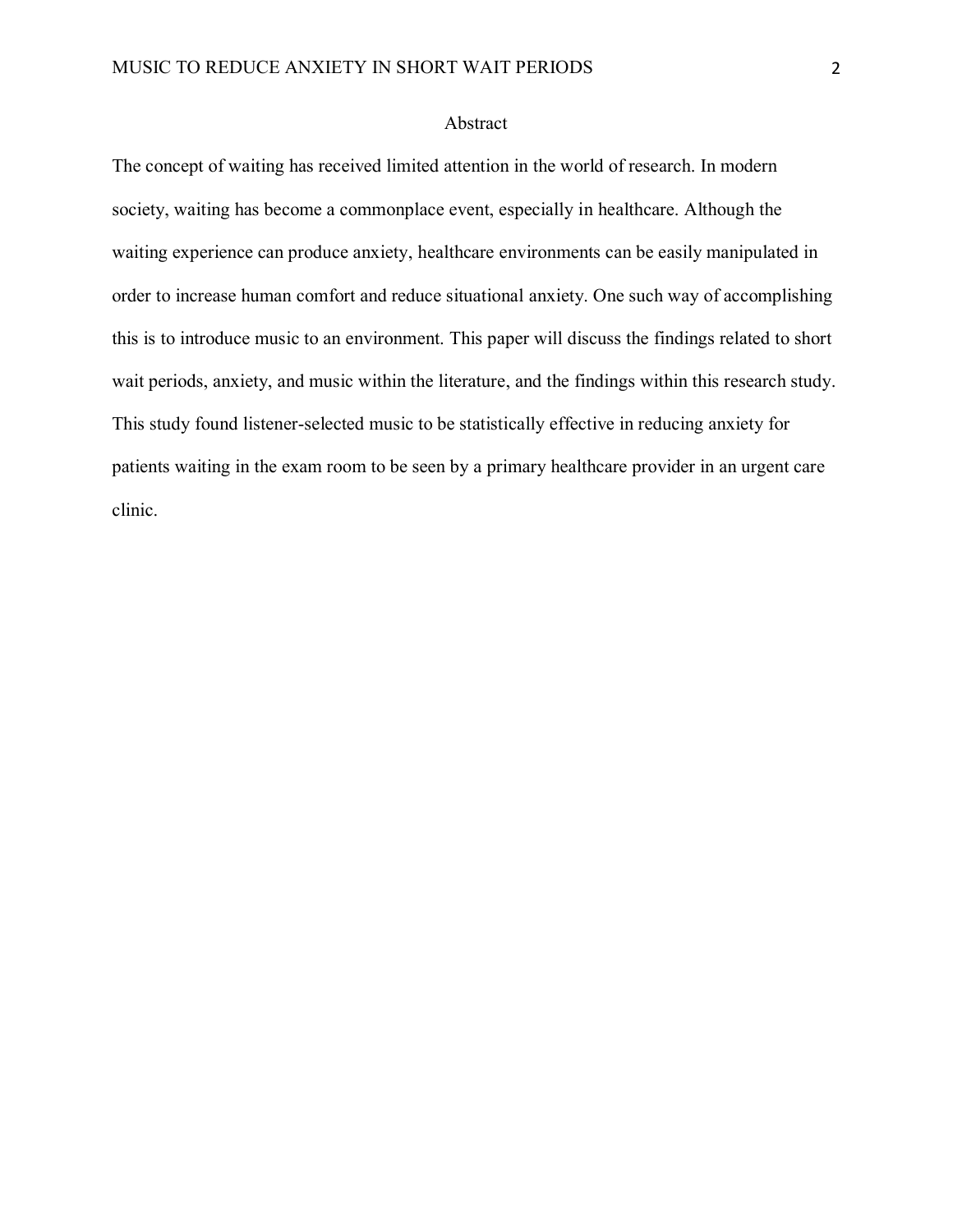Use of Music to Reduce Anxiety in Short Wait Periods for Patients Receiving

Care in an Urgent Care Clinic

### **Background and Significance**

 $\Box$ 

In modern healthcare, waiting is very commonplace, and is essentially unavoidable. The concept of waiting has been described as an indeterminate period of time with a definite expectation of something occurring, which can produce sensations of unease and apprehension (Gupton et al., 1997). The very theme of waiting for healthcare could easily be condensed into one word—unknown. It is unknown how long one will wait to be seen, what diagnoses or treatments may take place, and the potential effect that this might have on one's life. Additionally, these experiences take place in an environment that is very likely unfamiliar. In light of this, it is not surprising that many studies have determined that a sense of uncertainty and lack of control are predominant emotions among patients waiting for healthcare (Bresser et al., 1993; Gupton et al., 1997; Porter et al., 1991; Stainton et al., 1992). However, the experience of waiting may be improved by the environment it occurs in. Environment is one of the four paradigms of nursing, and comprises of physical surroundings, everyday realities, and social constructs(Thorne et al., 1998). Florence Nightingale was one of the first nurses to recognize that environment significantly influences health and wellbeing, for better or worse (Zborowsky, 2014). Many aspects of a healthcare environment can be altered to better suit the needs of those within it, and one such example is the presence of music. The aim of the literature review that follows is to examine the current state of literature in this area and provide a backdrop for the findings of my research.

### **Review of the Literature**

This literature review was compiled using peer-reviewed research articles from the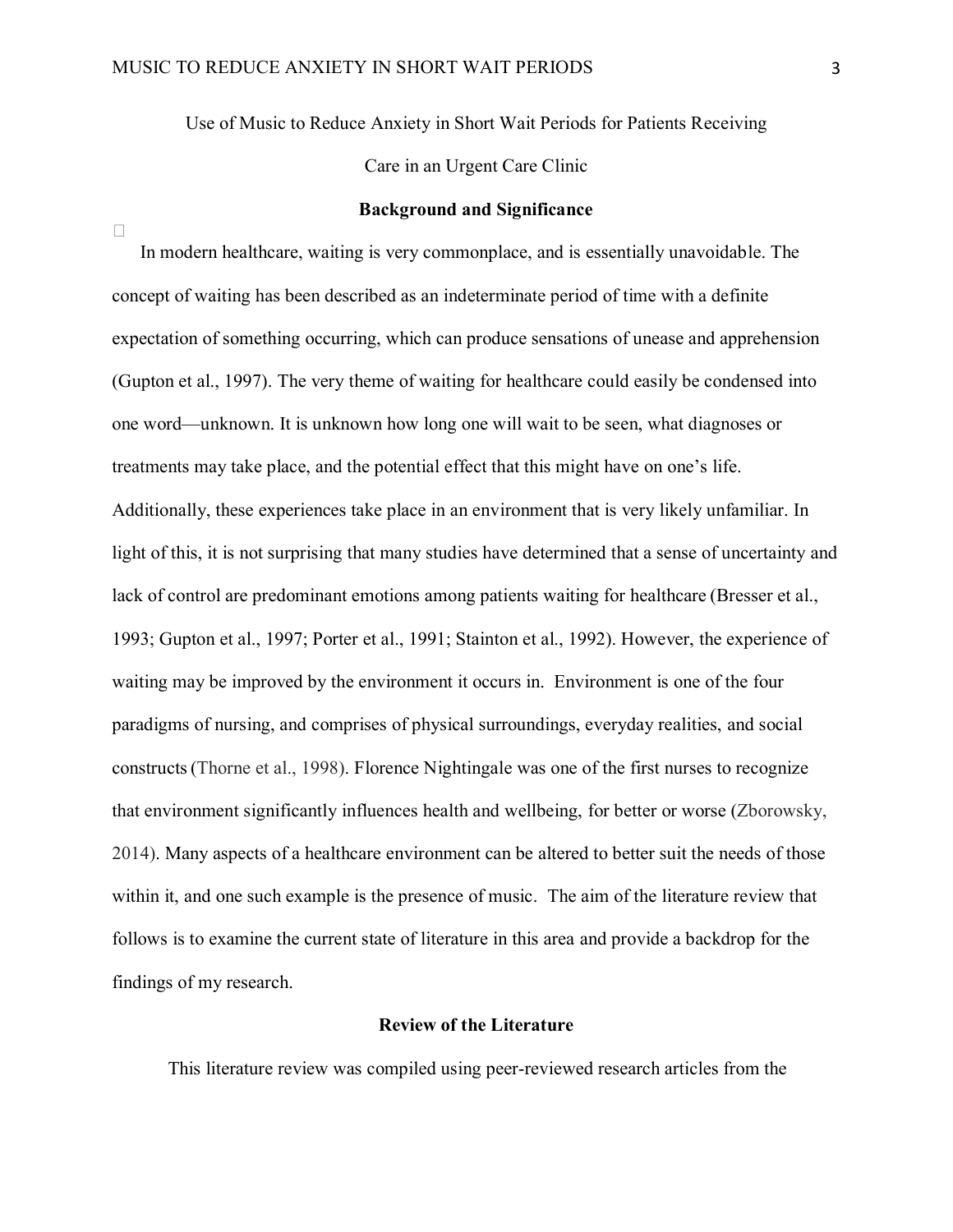Cumulative Index of Nursing and Allied Health Literature (CINAHL). Variations of the keywords music, anxiety, and waiting were used to search for desired research articles. Articles were then selected based on content and relevance. The literature review search occurred over a total period of three months. The findings of the literature search are as follows. Music, is perhaps as old as time itself, and has been an important part of human cultures and civilizations through the ages. The Greeks and Romans were some of the first civilizations to use music as a means of influencing human behavior (Rooke, 1985). Clinicians in the United States began to realize the value of music in the world of medicine back in World War I, when musicians came to hospitals to play for wounded veterans (Cooper & Foster, 2008). Much later, in a 1998 study, it was found that music was the preferred activity for patients awaiting surgery (Hyde, Bryden & Asbury). This finding served as a platform for a large body of research on this subject. In more recent times, several studies have been conducted that have proved music as a means of reducing anxiety in patients waiting for healthcare in a variety of settings.

Much research has shown that music is a viable means of reducing anxiety in surgery patients waiting in the pre-operative phase (Haun et al., 2001; Labrague & McEnroe-Petitte, 2016; Lee et al., 2012; Mohammadi et al., 2014; Ni, 2012; Thompson et al., 2014). Music has been proven an effective and inexpensive nursing intervention that helps soothe and distract patients (Cooper & Foster, 2008; Lee et al., 2012; Fenko & Loock, 2014). Music is also thought to reduce anxiety by influencing autonomic responses by activating the limbic system of the brain (Thoma et al., 2015). Studies have also been conducted in radiotherapy waiting rooms (Cooper & Foster, 2008; Fenko & Loock, 2014), a university dental clinic (Thoma et al., 2015), the emergency department (Parlar Kilic, 2015) and the waiting room of a plastic surgeon's office (Fenko & Loock, 2014) have revealed music to be an effective means of reducing anxiety for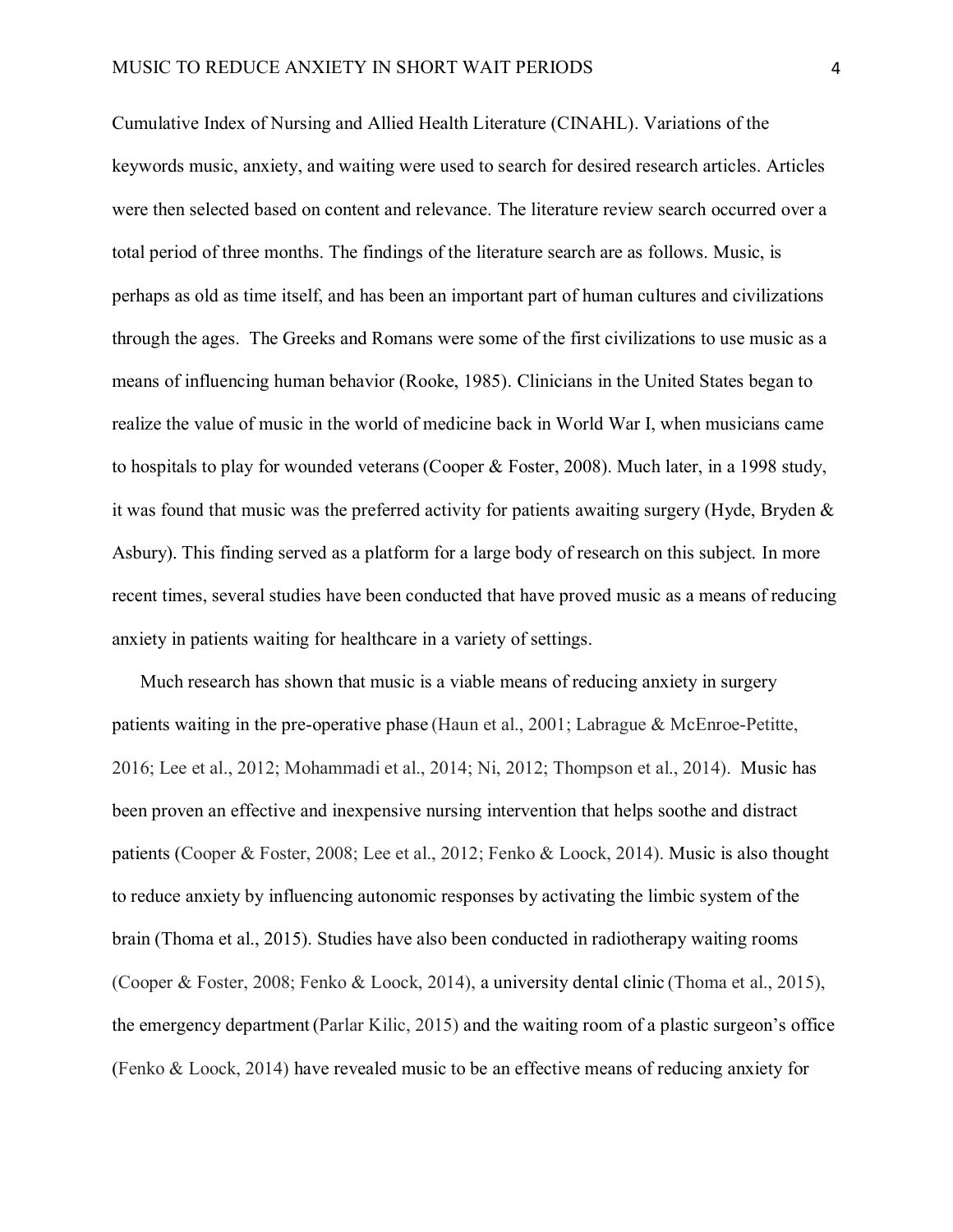patients waiting to be seen and treated. Regardless of the setting, the aims and methods of these studies bare much similarity. The aim throughout every study has been to determine the effects of music on anxiety levels of patients waiting to be seen and treated (Chen et al., 2013; Cooper & Foster, 2008; Fenko & Loock, 2014; Haun et al., 2001; Labrague & McEnroe-Petitte, 2016; Lee et al., 2012; Mohammadi et al., 2014; Ni et al., 2012; Parlar Kilic et al, 2015; Thoma et al., 2015; Thompson et al., 2014)

Studies in this area vary between experimental design (Fenko & Loock, 2014; Labrague  $\&$ McEnroe-Petitte, 2016; Parlar Kilic et al., 2015), quasi-experimental design (Chen et al., 2013; Haun et al., 2001; Thompson et al., 2014), randomized quasi-experimental design (Mohammadi et al., 2014), and randomized controlled trials(Lee et al., 2012; Ni et al., 2012; Thoma et al., 2015). Essentially, these studies each consist of a control group, and at least one experimental group. In addition, some studies utilized randomization (Fenko & Loock, 2014; Labrague  $\&$ McEnroe-Petitte, 2016; Lee et al., 2012; Mohammadi et al., 2014; Ni et al., 2012; Parlar Kilic et al., 2015; Thoma et al., 2015), while others did not(Chen et al., 2013; Haun et al., 2001; Thorne et al., 1998). Sample populations within the literature varied anywhere from twenty (Haun et al., 2001) to two-hundred (Parlar Kilic et al., 2015) participants total. Participant groupings in the studies included cancer patients (Chen et al., 2013; Cooper & Foster 2008), surgical patients (Fenko & Loock, 2014; Haun et al., 2001; Labrague & McEnroe-Petitte, 2016; Lee et al., 2012; Mohammadi et al.,2014; Ni et al., 2012; Thompson et al., 2014), dental patients (Thoma et al., 2015) and patients waiting in the emergency department (Parlar Kilic et al., 2015).

Most researchers used Spielberger's State-Trait Anxiety Inventory (STAI), which has been well-established as a tool within the literature. Spielberger's STAI is a forty-item questionnaire that allows participants to respond to statements related to state and trait anxiety on a four-point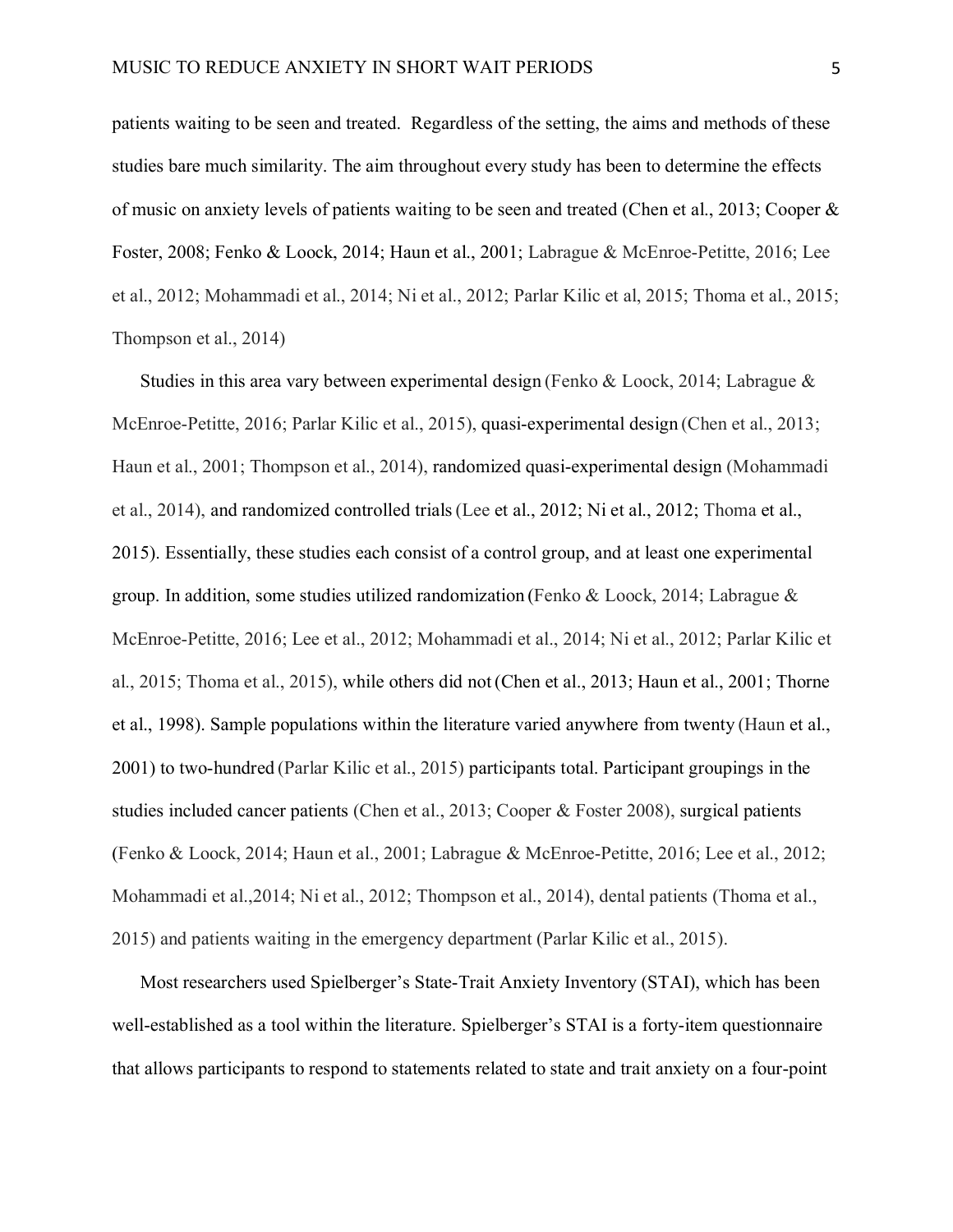Likert type scale (Spielberger, 1983). This tool measures anxiety in two differentiated subtypes—state anxiety (transient) and trait anxiety (perpetual). Most researchers also measured physiological signs—blood pressure, heart rate and respiratory rate—along with Spielberger's STAI or the Visual Analogue Scale for Anxiety.

The second most predominant instrument was the Visual Analog Scale for Anxiety (VAS) a simple tool that uses the participant's subjective report of anxiety (Thoma et al., 2015). Within the literature, the VAS was often used alone, or in conjunction with the physiological signs of blood pressure, heart rate and respiratory rate. Two studies within the literature mixed parts of multiple different instruments to measure anxiety (Fenko & Loock, 2014; Thoma et al., 2015), which is a limitation. Thoma et al. (2015) used Spielberger's State-Trait Anxiety Inventory, the Visual Analogue Scale for Anxiety (VAS), and the Multidimensional Mood State Questionnaire, and Fenko et al. (2014) used parts of Spielberger's State-Trait Anxiety Inventory, the Hospital Anxiety and Depression Scale, as well as the Physical Environment Quality Scale which examined the patient's perception of the environment. Thoma et al. (2015) used multiple tools because of the context of the study, which tested more factors beyond anxiety.

Music selection varied greatly in the literature. Many researchers allowed participants to choose amongst a variety of pre-selected genres of music (Chen et al., 2013; Haun et al., 2001; Labrague & McEnroe-Petitte, 2016; Lee et al., 2012; Ni et al., 2012), while other researchers selected a standard type of music (Mohammadi et al., 2014; Parlar Kilic et al., 2015; Thoma et al., 2015; Thompson et al., 2014). The researcher-selected music was either classical or relaxing in nature, and the pre-selected genres offered a variety of music which participants could choose from—country, easy listening, classical, etc. (Chen et al., 2013; Haun et al., 2001; Labrague & McEnroe-Petitte, 2016; Lee et al., 2012; Ni et al., 2012). In the majority of studies, the music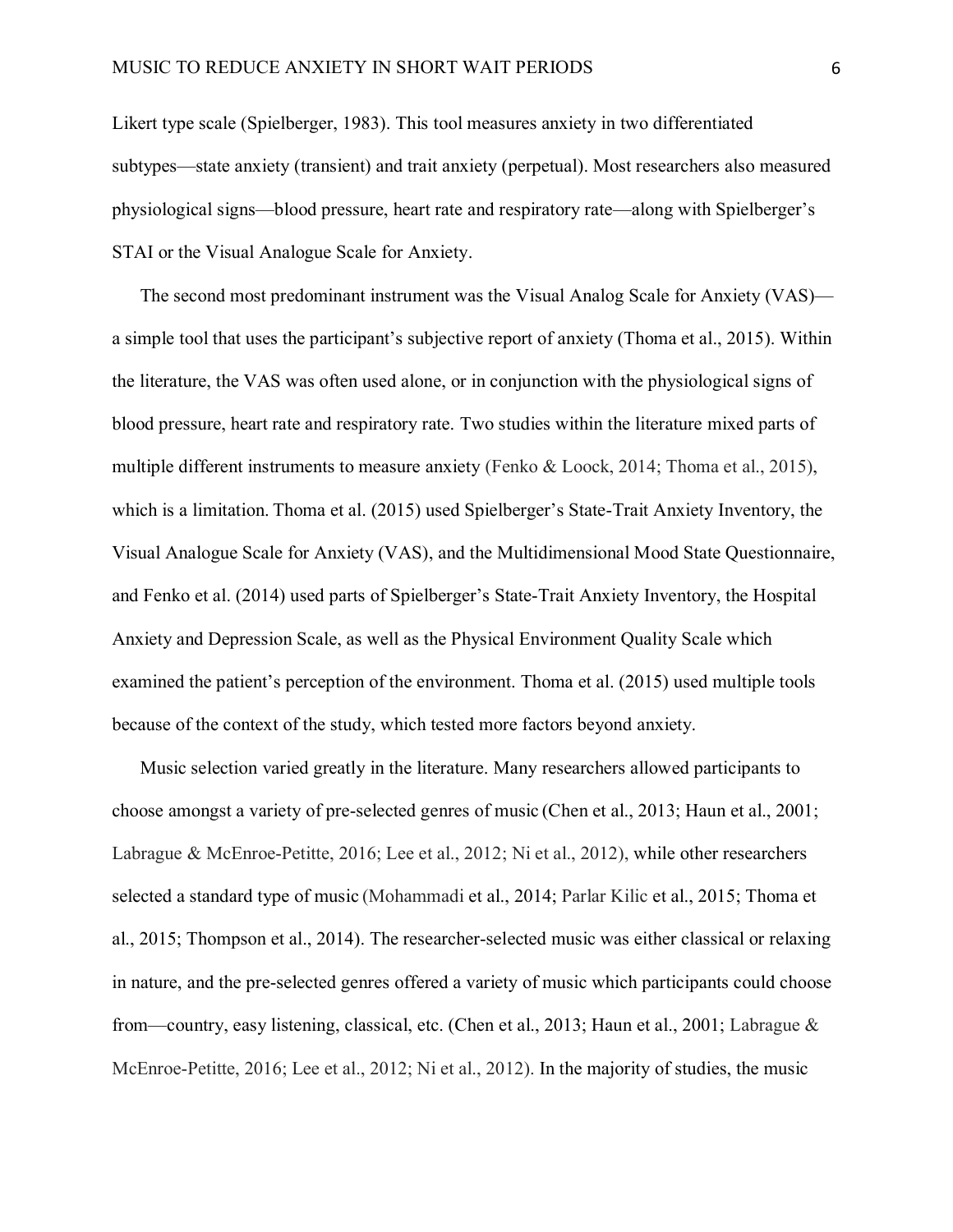was delivered via headphones(Chen et al., 2013; Haun et al., 2001; Labrague & McEnroe-Petitte, 2016; Lee et al., 2012; Mohammadi et al., 2014; Ni et al., 2012; Thoma et al., 2015), whereas some researchers chose for the music to be delivered via speakers (Fenko & Loock, 2014; Parlar Kilic et al., 2015; Thompson et al., 2014). The two interventions have very different effects. Headphones block outside noise and allow the patient to be in their own world, while speakers do not.

In almost all the studies, anxiety was measured before and after the period of time where the experimental group received the intervention, and the control group received standard care. This detail is important to note, because if anxiety was only measured after the intervention and standard care, comparisons between the two groups could still be drawn. However, it would be impossible to tell how much anxiety levels changed on the individual level. Essentially, it would be difficult to determine if an individual had low anxiety levels due to the music, or simply due to their own nature of being.

The designated time for the intervention or standard care varied between studies, but averaged around thirty minutes, except for a few studies that allowed patients to listen to music until their healthcare provider came (Fenko & Loock, 2014; Labrague & McEnroe-Petitte, 2016; Parlar Kilic et al., Thompson et al., 2014). Administering a standard musical intervention time for all participants most likely adds consistency to a study, but could be difficult to regulate since every patient will wait for a unique amount of time.

The statistical findings of all the studies in the literature favored the hypothesis that patients who wait with music experience less anxiety than those who receive standard care. However, there are several limitations within the literature. Some of the studies contained small population samples and lacked standardization in interventions, randomization, and clarity in instruments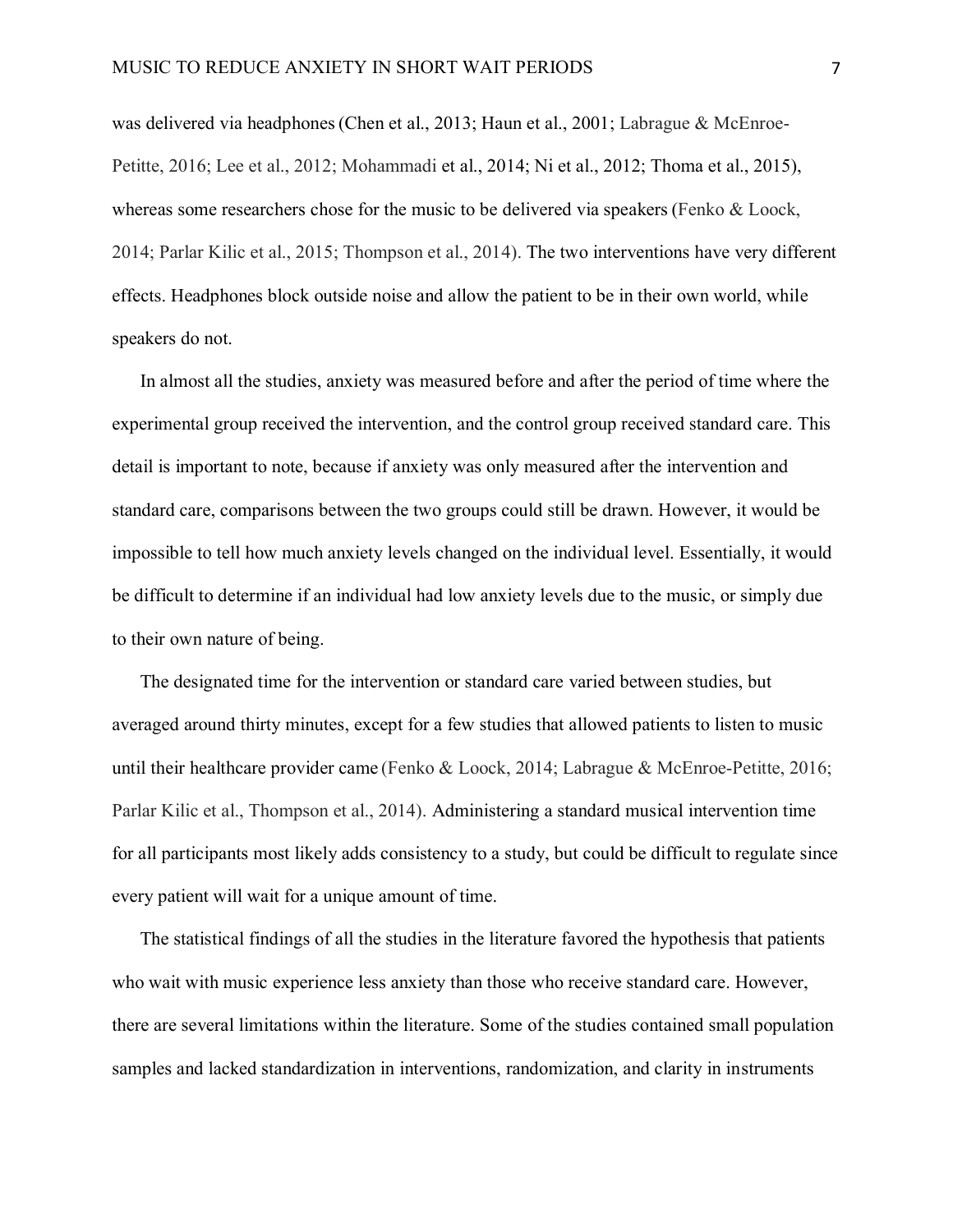used to measure the dependent variable, anxiety. Further research is warranted to determine if the anxiety-reducing effects of music can be helpful in populations waiting for standard or routine care.

### **Purpose**

The purpose of this study was to determine if patients who listen to music while waiting to be seen by a healthcare provider in a clinic setting experience less anxiety than those who receive standard care. It has already been established that music is a viable and inexpensive means of reducing anxiety for patients waiting for surgery and other invasive procedures. However, very little research has focused on reducing anxiety in a seemingly healthy population. In fact, no studies were found within the literature that would determine if music can reduce anxiety in patients waiting to be seen by a primary healthcare provider in a clinic setting. The overarching purpose of this study was to increase support for the validity of music interventions for anxiety reduction, promote autonomy and satisfaction in patients waiting to be seen by a healthcare provider, and provide more reason for music to be standard in clinics and other such places.

#### **Research Question and Specific Aims**

The research question was as follows: Will listener-selected music reduce anxiety in patients waiting in the exam room to be seen by a primary healthcare provider in a clinic setting? The specific aims of this study were to determine participant's desired music and the effect of that music on participant anxiety as related to pre- and post- six-item short-form STAI scores. This tool is derived from Spielberger's (1983) original STAI, and will be discussed further in the method section.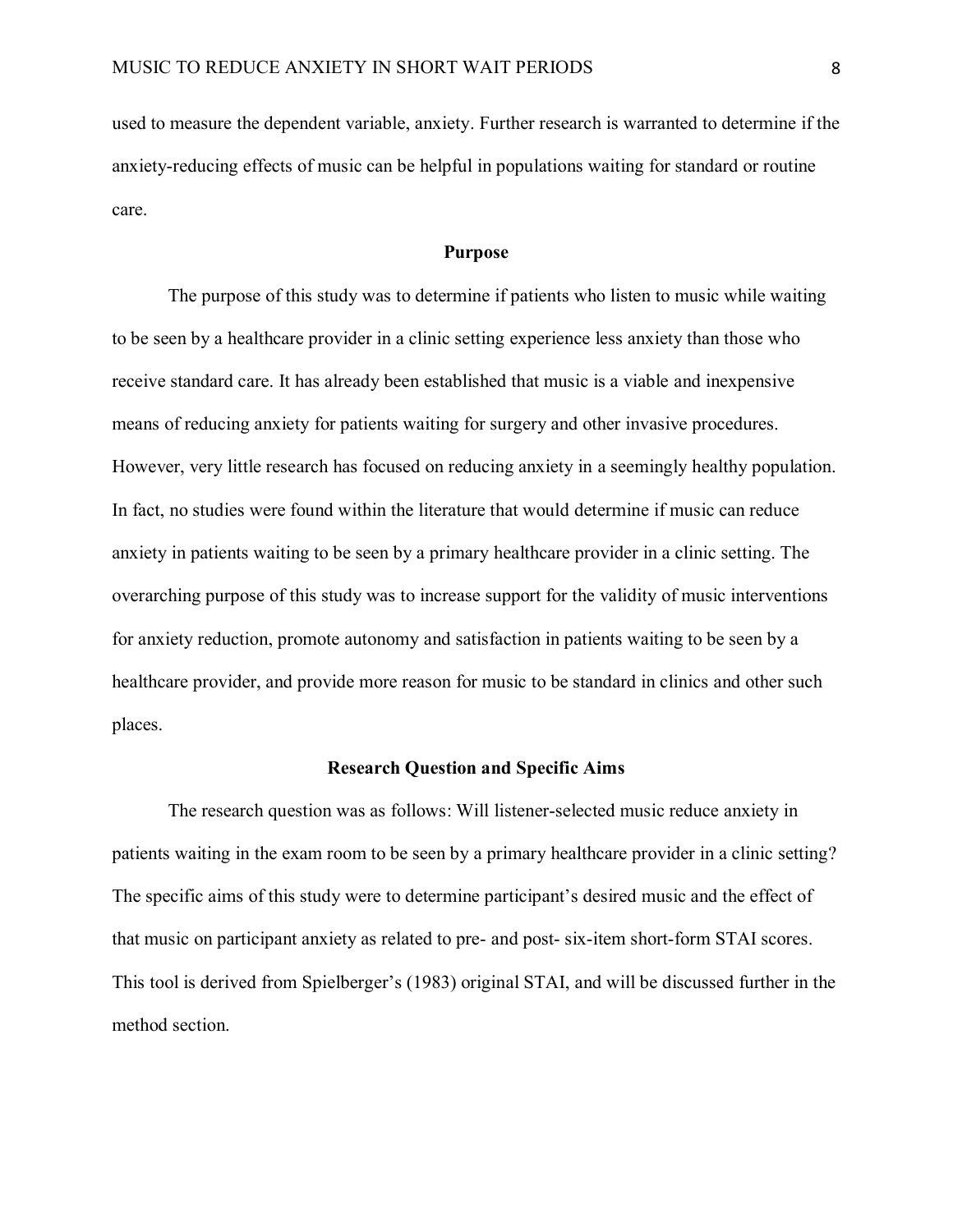### **Definitions**

In this study, the dependent variable is anxiety level in participants. Independent variables include music, environment, age, gender, reason for seeking care, first time vs. repeat visit. A dependent variable can be influenced by independent variables, but independent variables can never be influenced by a dependent variable.

#### **Method**

### **Study Design**

The study was a quasi-experimental study with a control group and an experimental group. The first participant was assigned to the control group, the second to the experimental group, and the cycle continued. Upon check-in, the receptionist handed each patient an informational pamphlet about the study and introduced the patient to the PI gave a brief overview of the study. The patient was also informed that participation in the study would put them in a drawing to win a free iPod shuffle. After the patient had a moment to glance over the brochure, most patients were interested in participation. The PI then led the patient into a private room to go over the details of the study and obtain informed consent. After obtaining informed consent, the PI also obtained the anonymous demographic questionnaire, the pre-appointment short form of Spielberger's STAI and gave detailed instructions for participation. Spielberger's short form STAI is a six-item self-administered questionnaire that gages participants' current level of anxiety (Tluczek et al., 2009). At this time, participants in the experimental group were asked to choose from four genres of music—county, instrumental, 70's easy listening, and Christian praise and worship music. They were then given an iPod shuffle with earbuds, and instructed in how to operate it. Patients were given a choice of music to promote autonomy and familiarity. Many studies have found that feelings of uncertainty and lack of control are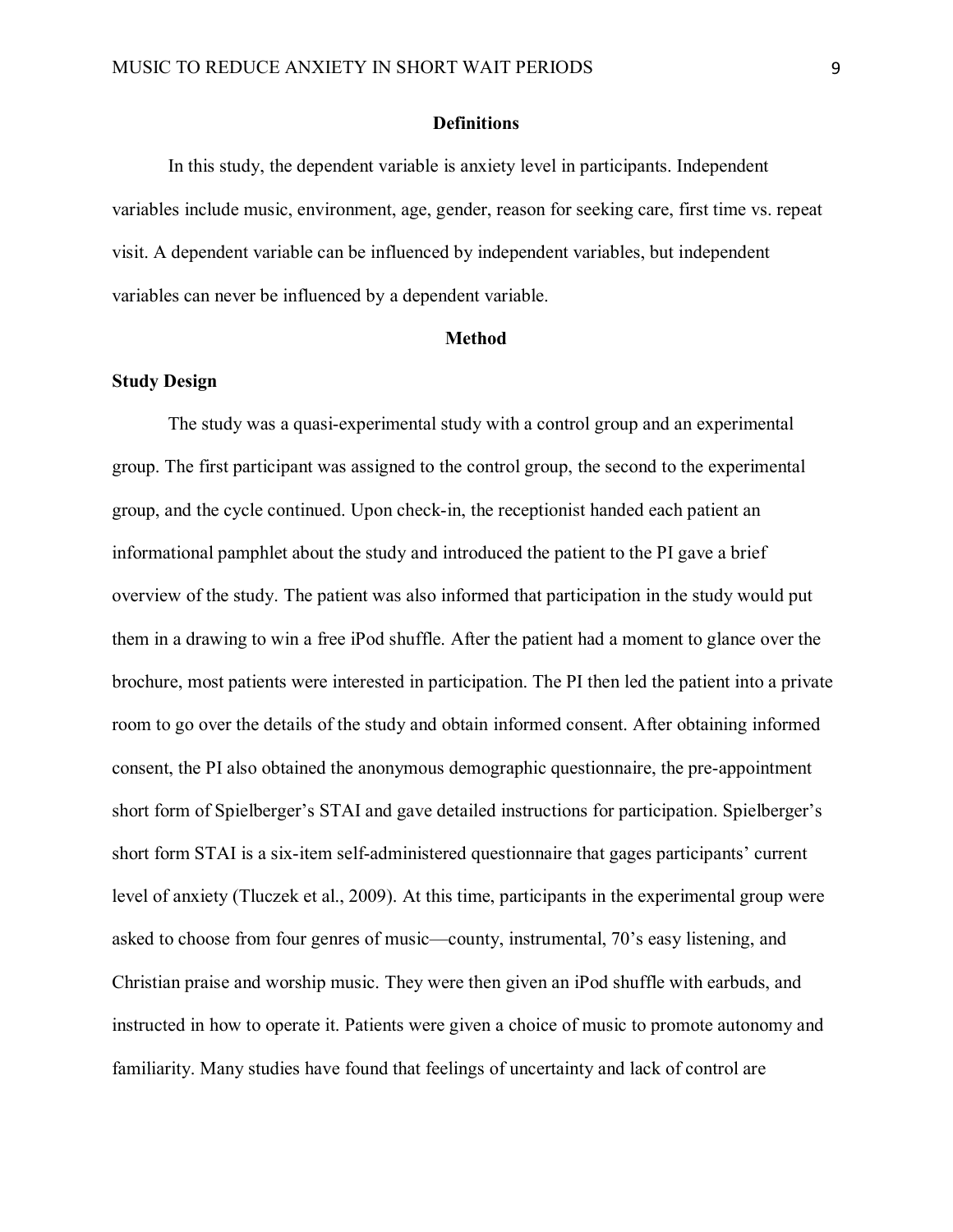predominant emotions among patients waiting for healthcare (Bresser et al., 1993; Gupton et al., 1997; Porter et al., 1991; Stainton et al., 1992). Participants were instructed to listen to music during all wait periods in the exam room during their visit. Participants in the control group were instructed to just attend their appointment normally, and participants in both groups were informed that they would fill out another six-item short-form STAI form upon checkout. The whole period of consent and instruction usually took five minutes or less. After participation instruction, participants were then led back into the lobby to wait to be called. When each patient was called, the nurse took their vital signs in a triage room before leading them back to an exam room to wait for the healthcare provider. In the exam room, patients in the control group waited in silence (standard care), while patients in the experimental group listened to their preferred music in earbuds until the next staff member or healthcare provider arrived. When participants finished their appointment, and checked out, the PI obtained their post-appointment six-item short-form STAI, the iPod shuffle, and the earbuds.

### **IRB Approval**

Approval for this study was obtained through the IRB at East Tennessee State University prior to the start of data collection. This research study is qualified as human subject research. An official copy of IRB approval is listed in Appendix C.

### **Setting**

The site of this study was a primary care/urgent care clinic in Greeneville, Tennessee. It is a private practice walk-in clinic where patients are seen for acute illness as well as primary care. Greeneville is a small town in northeast Tennessee with a population of about 15,000 residents.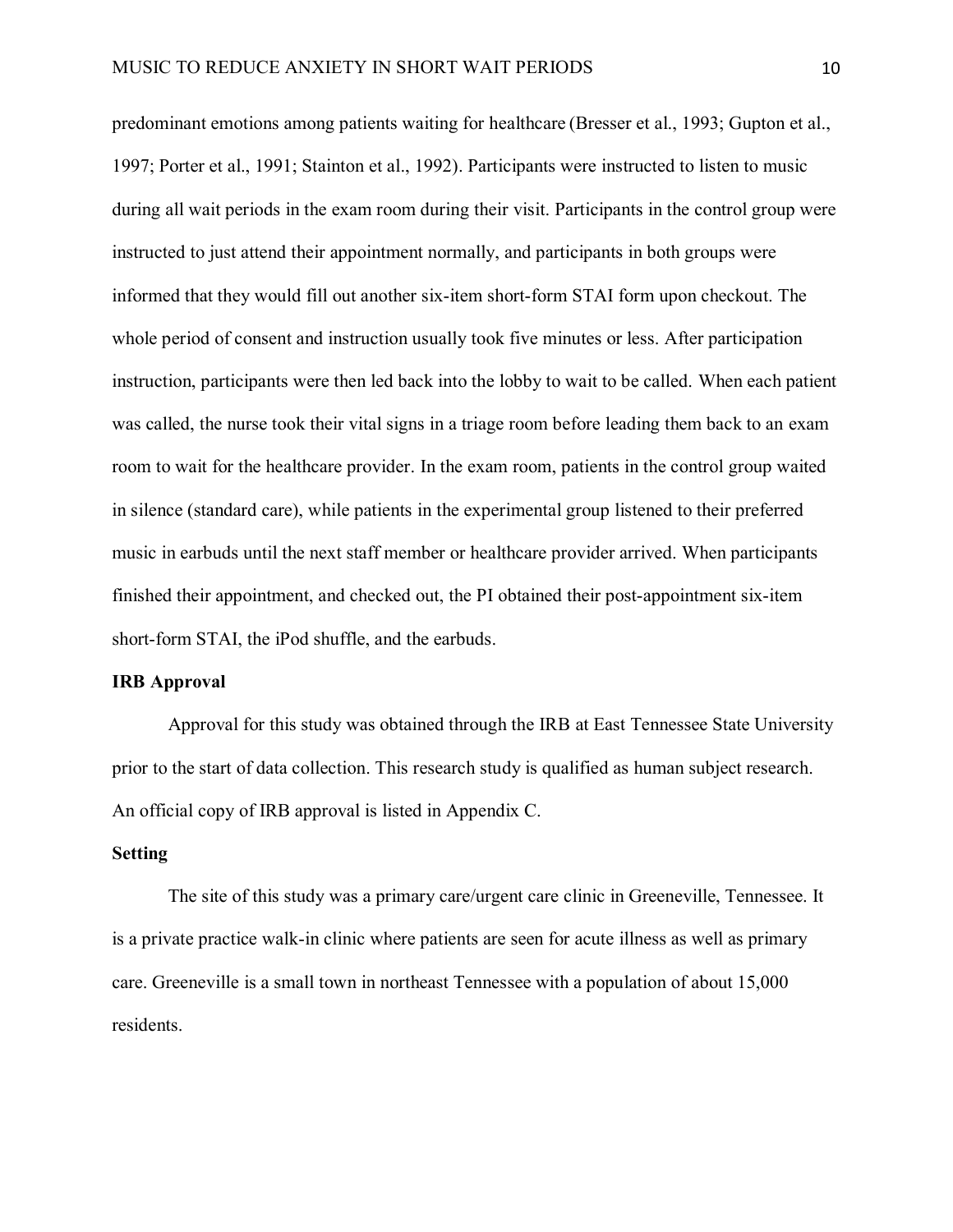### **Population and Sample**

Participants were recruited for this study from a walk-in clinic in Greeneville, Tennessee. Participation was a one-time event, and participants participated the same day they were recruited. The total number of participants recruited was 27, with 14 participants in the control group, and 13 participants in the experimental group. Inclusion criteria was a minimum age of 18, and the ability to read, speak and write in English. Exclusion criteria excluded patients who had difficulty wearing earbuds, and minors under the age of 18. Data was collected on five days total.

### **Instrumentation**

The chosen instrument to measure anxiety was the state scale of the six-item short-form of Spielberger's State-Trait Anxiety Inventory (Appendix B). Throughout this paper, this tool will sometimes simply be referred to as the STAI. The six-item form has been derived from Spielberger's original STAI (Spielberger, 1983) by Marteau & Bekker (1992), and has been established as a reliable instrument with high reliability and validity, despite being short and simple (Tluczek et al., 2009). The six items on this questionnaire relate directly to situational anxiety (state anxiety) but not chronic anxiety (trait anxiety). The six items included statements of "I am calm", "I am tense", "I feel upset", "I am relaxed", "I feel content", and "I am worried". The six items were recorded via pen and paper, and participants were asked to rate them on a 4 point Likert scale from "not at all", "somewhat", "moderately", and "very much". These six items are the identically the same on both the pre-STAI and post-STAI. Two different forms were used so that participants would not be influenced by their previous responses. The anonymous demographic questionnaire was created by the PI, and is listed under Appendix A. Other instruments used include four iPod shuffles, each downloaded with a designated genre of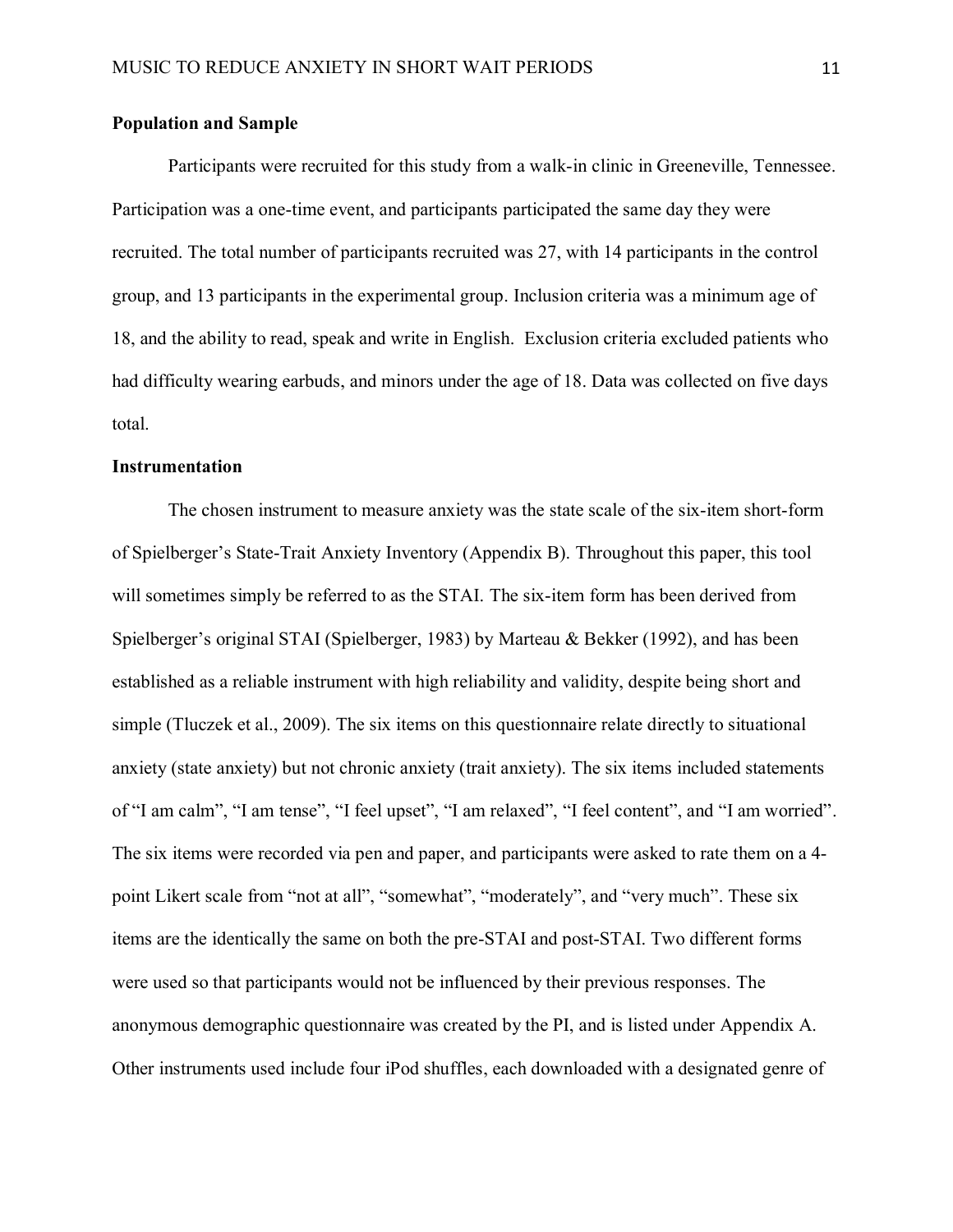music (country, instrumental, 70's easy listening, or Christian praise and worship). The PI selected current and popular country tracks that would appeal to a wide audience. The instrumental tracks were a relaxing mix of classical and Celtic music. The 70s easy listening tracks were popular songs from that decade, with an easy-going melody. Finally, the Christian praise and worship tracks were a mix of classic and contemporary songs with an uplifting message and melody. Each participant who listened to music was given a disposable pair of earbuds to listen through. Participants in the experimental group selected which genre of music they wanted to listen to. Fortunately, there was never a situation where two patients wanted to listen to the same iPod at the same time.

### **Data Collection**

Data was collected on five total days at the clinic. Because finding a site was difficult, data collection time was limited to these five days. Data was collected via a short anonymous paper form that was completed by all the participants. Collected demographic data included age range, gender, first time or repeat visit, and type of visit such as annual physical, follow-up visit, new problem visit, or urgent care, etc. The purpose of using the demographic sheet was to eliminate the need to gain access into the patients' medical records. The PI also recorded the type of music that each participant selected. To measure anxiety, the six-item short-form of Spielberger's State-Trait Anxiety Inventory was used in paper form, and completed by all participants before and after their wait period of either musical intervention or standard care. No data was collected for experimental purposes on the informed consent form. Once each informed consent form was signed, it was placed in a large unmarked envelope, and kept totally separate from other data. The PI designated an individual envelope for each participant that contained a pre-STAI, post-STAI, and anonymous demographic questionnaire. These three documents were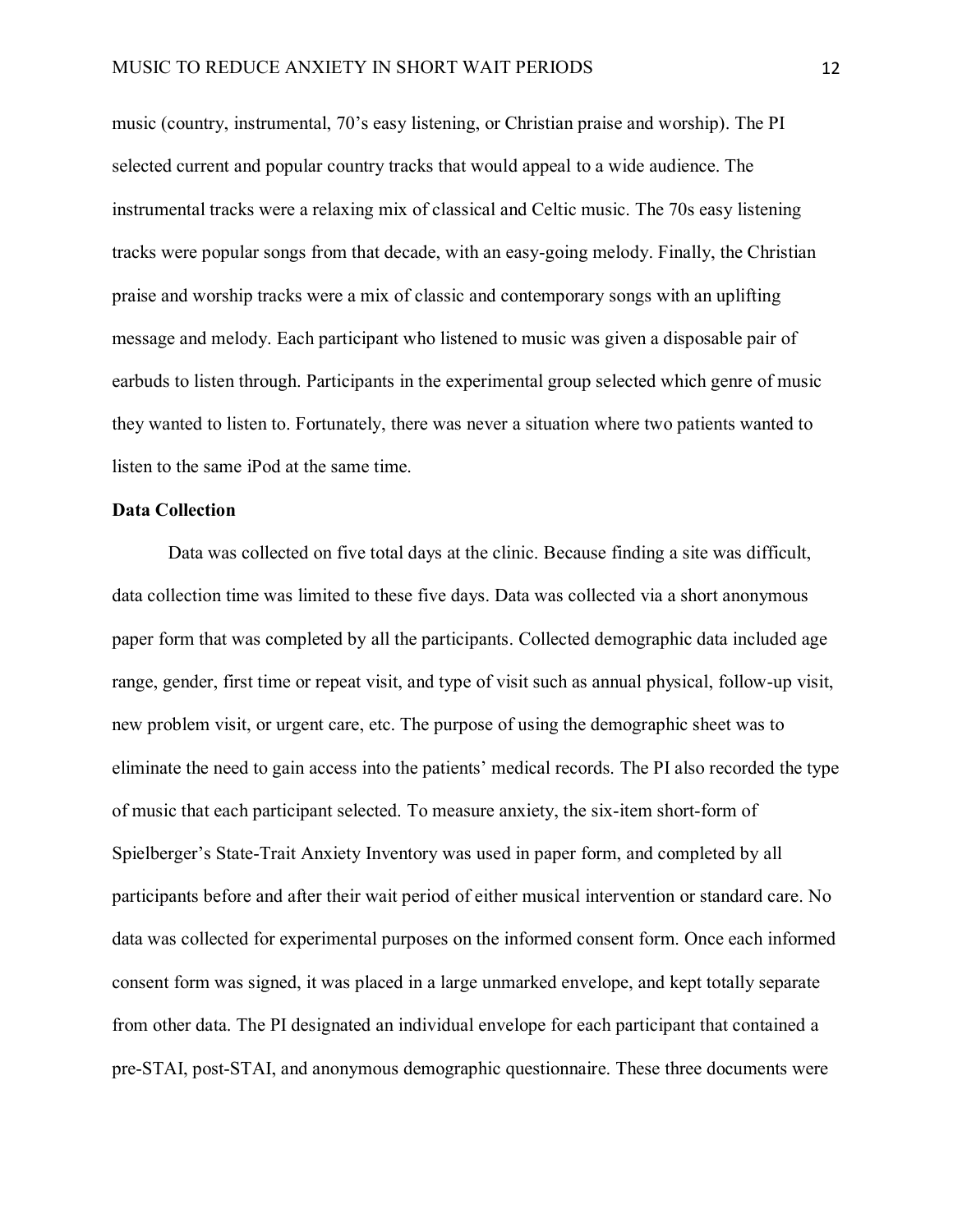labeled with the participant's designated participant enrollee number. The first participant's enrollee number was 1, the second was 2, and so forth.

### **Data Analysis**

Within this study, the results of two groups of data were compared—data from the control group, and data from the experimental group. All data collected via Spielberger's sixitem short-form STAI was compiled and scored per the instructions of Spielberger's official STAI Manual which was purchased from http://www.mindgarden.com/state-trait-anxietyinventory-for-adults/29-staiad-manual.html. This data was then synthesized using the SPSS V22.0, a statistical software program by IBM. The data was statistically analyzed and interpreted using the Mann-Whitney U Test, a non-parametric test used to compare score difference (prepost) between the control and intervention group. Parametric tests were not used in this study because they require that the data set meet certain specific parameters that the data from this study did not meet. Likewise, parametric T testing was not used due to the data not meeting test assumptions. Non-parametric tests do not require that the data set meet certain parameters, and that is why a non-parametric Mann-Whitney U Test was used instead of a parametric test. The results of the Mann-Whitney U Test helped the PI determine if the difference between the two groups truly statistically significant, or merely a product of chance. Essentially, the goal was to see if participants in the experimental group (who received the musical intervention) experienced less anxiety on average, then participants in the control group who received standard care. The data collected from the anonymous demographic questionnaire was also compiled and synthesized by the SPSS V22.0.

### **Results**

Most the patients were very receptive to participation, and there were no issues with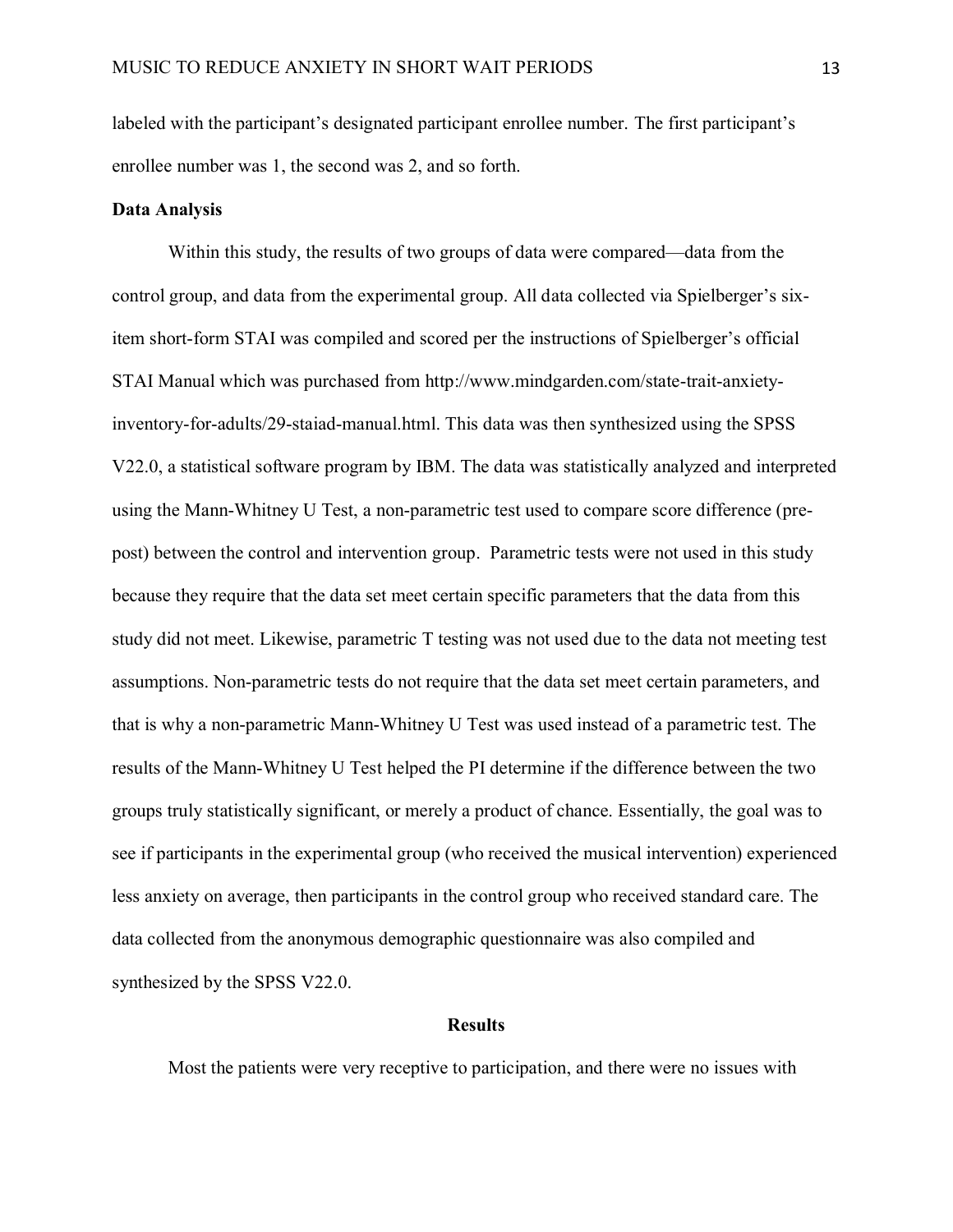recruitment. Many of the participants were middle-aged females who were locals to the area. The sample population was overwhelmingly female (63%), and middle-aged, 40.7% of the participants fell in between the ages of 55 and 64 and 33.3% fell between the ages of 40 and 54. Only 7.4% of the participants had never been to the clinic before, and most the participants were being seen for a follow-up visit (40.7%). The type of music that participants listened to was also recorded. 70's easy listening (30.8%) and Country (30.8%) both tied for the most popular music choice.

|              | Age range    | Frequency        | Percent | <b>Valid Percent</b> | <b>Cumulative Percent</b> |
|--------------|--------------|------------------|---------|----------------------|---------------------------|
| <b>Valid</b> | $18 - 24$    | $\boldsymbol{2}$ |         | 7.4                  | 7.4                       |
|              | 25-39        | 3                | 11.1    | 11.1                 | 18.5                      |
|              | $40 - 54$    | 9                | 33.3    | 33.3                 | 51.9                      |
|              | 55-64        | 11               | 40.7    | 40.7                 | 92.6                      |
|              | $65+$        | $\boldsymbol{2}$ | 7.4     | 7.4                  | 100.0                     |
|              | <b>Total</b> | 27               | 100.0   | 100.0                |                           |

**Age**

**Sex**

|       | <b>Sex</b>   | Frequency | Percent     | <b>Valid Percent</b> | <b>Cumulative Percent</b> |
|-------|--------------|-----------|-------------|----------------------|---------------------------|
| Valid | Male         | 10        | <b>37.0</b> | 37.0                 | <b>37.0</b>               |
|       | Female       | 17        | 63.0        | 63.0                 | 100.0                     |
|       | <b>Total</b> | 27        | 100.0       | 100.0                |                           |

### **Is this your first time at the clinic?**

| First time? |              | Frequency | Percent | <b>Valid Percent</b> | <b>Cumulative Percent</b> |
|-------------|--------------|-----------|---------|----------------------|---------------------------|
| Valid       | Yes          | ∠         |         | 7.4                  | 7.4                       |
|             | No           | 25        | 92.6    | 92.6                 | 100.0                     |
|             | <b>Total</b> | 27        | 100.0   | 100.0                |                           |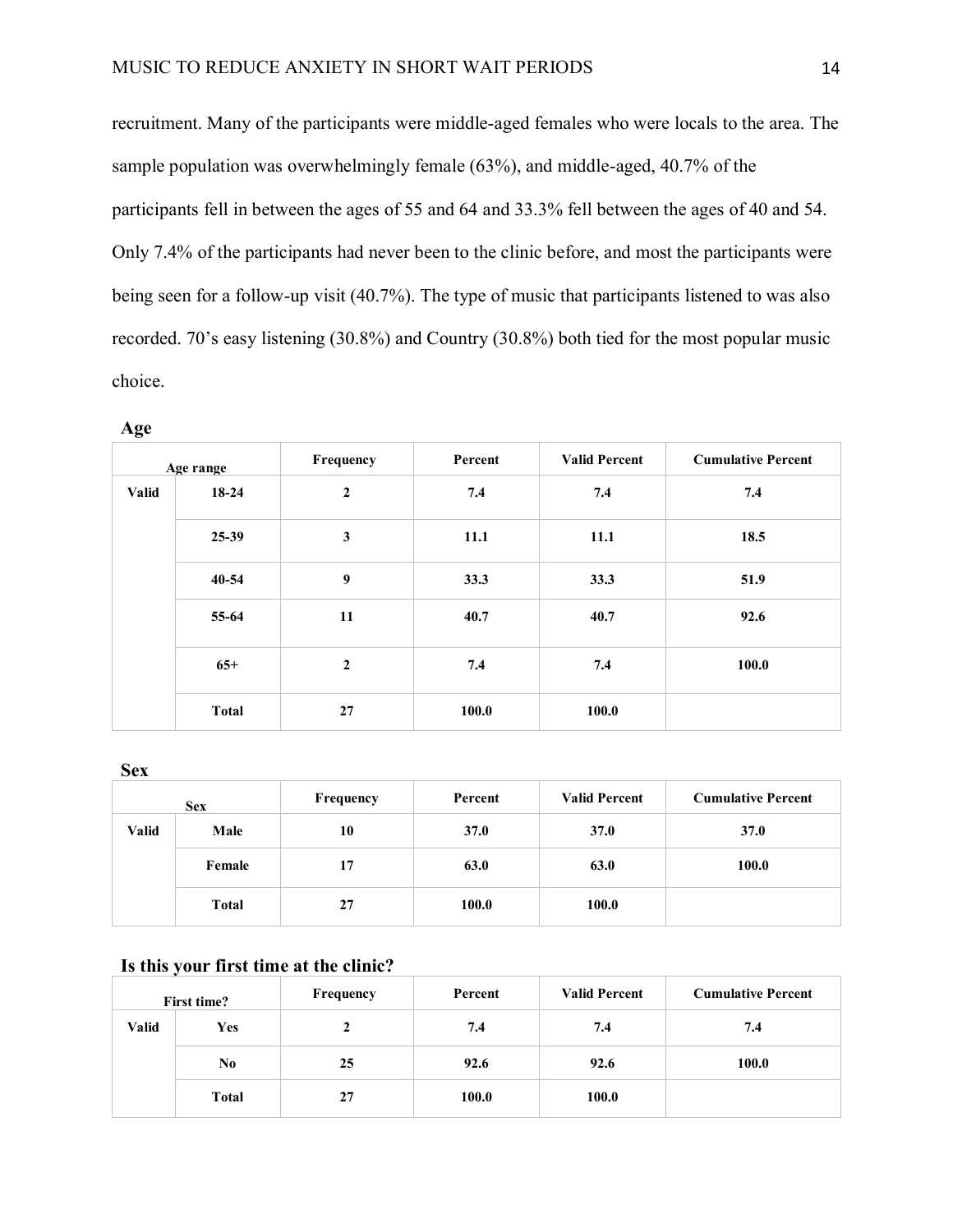|              | <b>Reason for visit</b>         | Frequency    | Percent | <b>Valid Percent</b> | Cumulative<br>Percent |
|--------------|---------------------------------|--------------|---------|----------------------|-----------------------|
| <b>Valid</b> | New problem visit               | 7            | 25.9    | 25.9                 | 25.9                  |
|              | <b>Follow-up visit</b>          | 11           | 40.7    | 40.7                 | 66.7                  |
|              | Flu or acute infection/illness  | 4            | 14.8    | 14.8                 | 81.5                  |
|              | Management of chronic condition | 3            | 11.1    | 11.1                 | 92.6                  |
|              | Other                           | $\mathbf{2}$ | 7.4     | 7.4                  | 100.0                 |
|              | <b>Total</b>                    | 27           | 100.0   | 100.0                |                       |

## **What is your reason for being seen today?**

## **Music Selection**

|              | <b>Music</b>                 | Frequency    | Percent |  |
|--------------|------------------------------|--------------|---------|--|
| <b>Valid</b> | Country                      | 4            | 30.8    |  |
|              | <b>Instrumental</b>          | 3            | 23.1    |  |
|              | Christian praise and worship | $\mathbf{2}$ | 15.4    |  |
|              | 70s easy listening           | 4            | 30.8    |  |
|              | <b>Total</b>                 | 13           | 100.0   |  |

The results of the pre-post six-item short-form STAI are listed in detail in Appendix D. The

synthesized analysis of these results is listed in the tables below.

| <b>Group Statistics</b> |                              |    |       |                       |                        |  |
|-------------------------|------------------------------|----|-------|-----------------------|------------------------|--|
| <b>Scoring</b>          | Group                        | N  | Mean  | <b>Std. Deviation</b> | <b>Std. Error Mean</b> |  |
| <b>Pre-Total Score</b>  | Control group                | 14 | 10.36 | 4.717                 | 1.261                  |  |
|                         | <b>Intervention</b><br>group | 13 | 12.54 | 5.868                 | 1.628                  |  |

**Control & Intervention pre-score mean**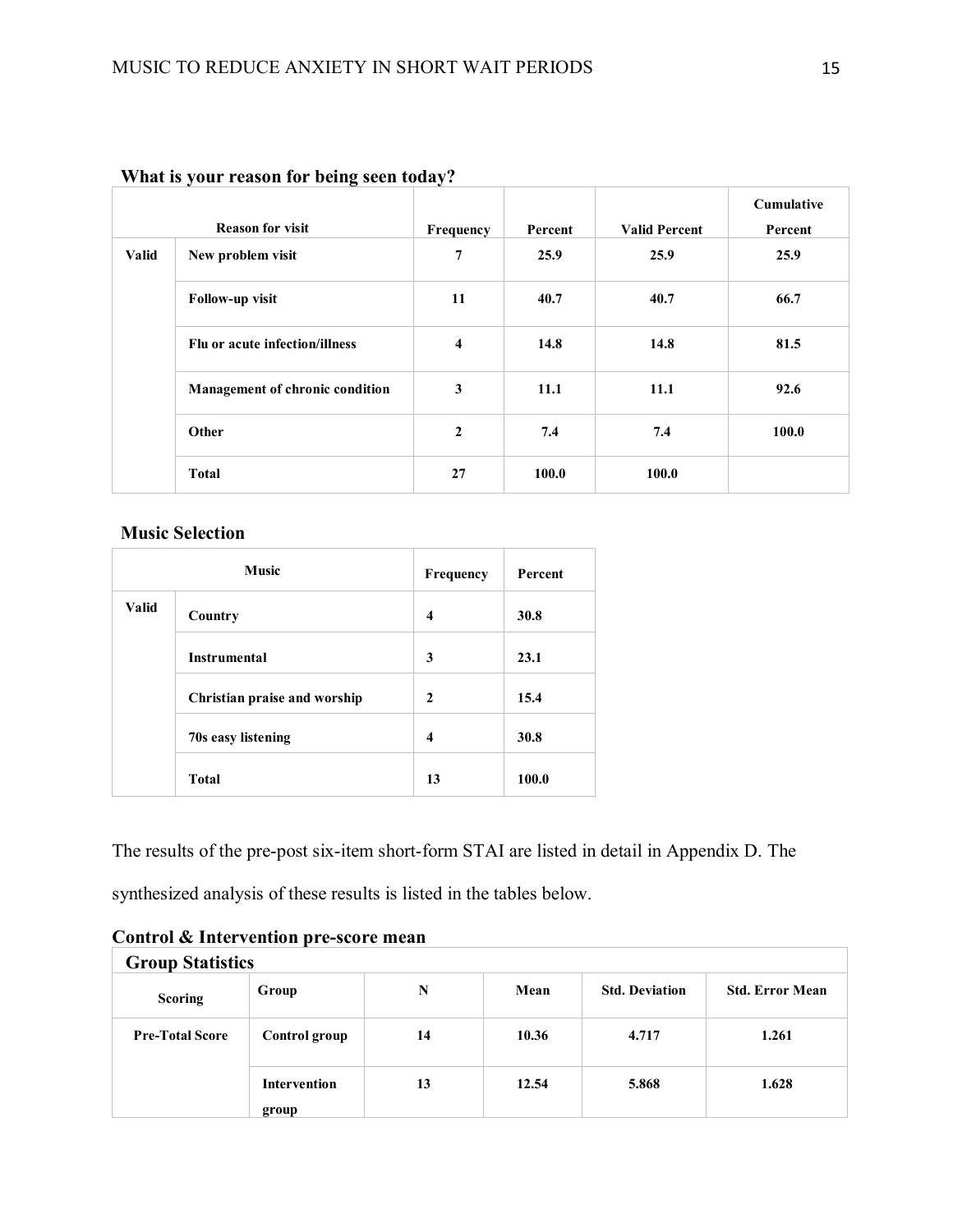| <b>Group Statistics</b> |                        |    |       |                       |                        |  |  |
|-------------------------|------------------------|----|-------|-----------------------|------------------------|--|--|
| <b>Scoring</b>          | Group                  | N  | Mean  | <b>Std. Deviation</b> | <b>Std. Error Mean</b> |  |  |
| <b>Post-Total Score</b> | Control<br>group       | 14 | 10.14 | 4.769                 | 1.275                  |  |  |
|                         | Interventio<br>n group | 13 | 9.31  | 3.683                 | 1.021                  |  |  |

### **Control & Intervention post-score mean**

### **Control & Intervention difference (post-pre) mean**

| <b>Group Statistics</b>               |                              |    |           |                       |                        |  |
|---------------------------------------|------------------------------|----|-----------|-----------------------|------------------------|--|
| <b>Scoring</b>                        | Group                        | N  | Mean      | <b>Std. Deviation</b> | <b>Std. Error Mean</b> |  |
| Difference between<br>pre-total score | Control<br>group             | 14 | $-2143$   | 2.25929               | .60382                 |  |
| and post-total score                  | <b>Intervention</b><br>group | 13 | $-3.2308$ | 3.39494               | .94159                 |  |

# **Non-Parametric Tests: Mann-Whitney Test - compare score difference (post-pre) between control and intervention group**

| <b>Test Statistics<sup>a</sup></b>    |                                  |                                   |                                                            |  |  |  |  |
|---------------------------------------|----------------------------------|-----------------------------------|------------------------------------------------------------|--|--|--|--|
| <b>Test</b>                           | <b>Pre-Total</b><br><b>Score</b> | <b>Post Total</b><br><b>Score</b> | Difference between pre-total score and post total<br>score |  |  |  |  |
| Mann-Whitney U                        | 71.500                           | 81.000                            | 38.500                                                     |  |  |  |  |
| Wilcoxon W                            | 176.500                          | 172.000                           | 129.500                                                    |  |  |  |  |
| Z                                     | $-0.952$                         | $-.493$                           | $-2.596$                                                   |  |  |  |  |
| Asymptotic. Sig. (2-<br>tailed)       | .341                             | .622                              | .009                                                       |  |  |  |  |
| Exact Sig. $[2*(1 -$<br>tailed Sig.)] | .350 <sup>b</sup>                | .650 <sup>b</sup>                 | .009 <sup>b</sup>                                          |  |  |  |  |

**P-value=0.009<0.05. score difference (post-pre) is significant different between Control and Intervention group**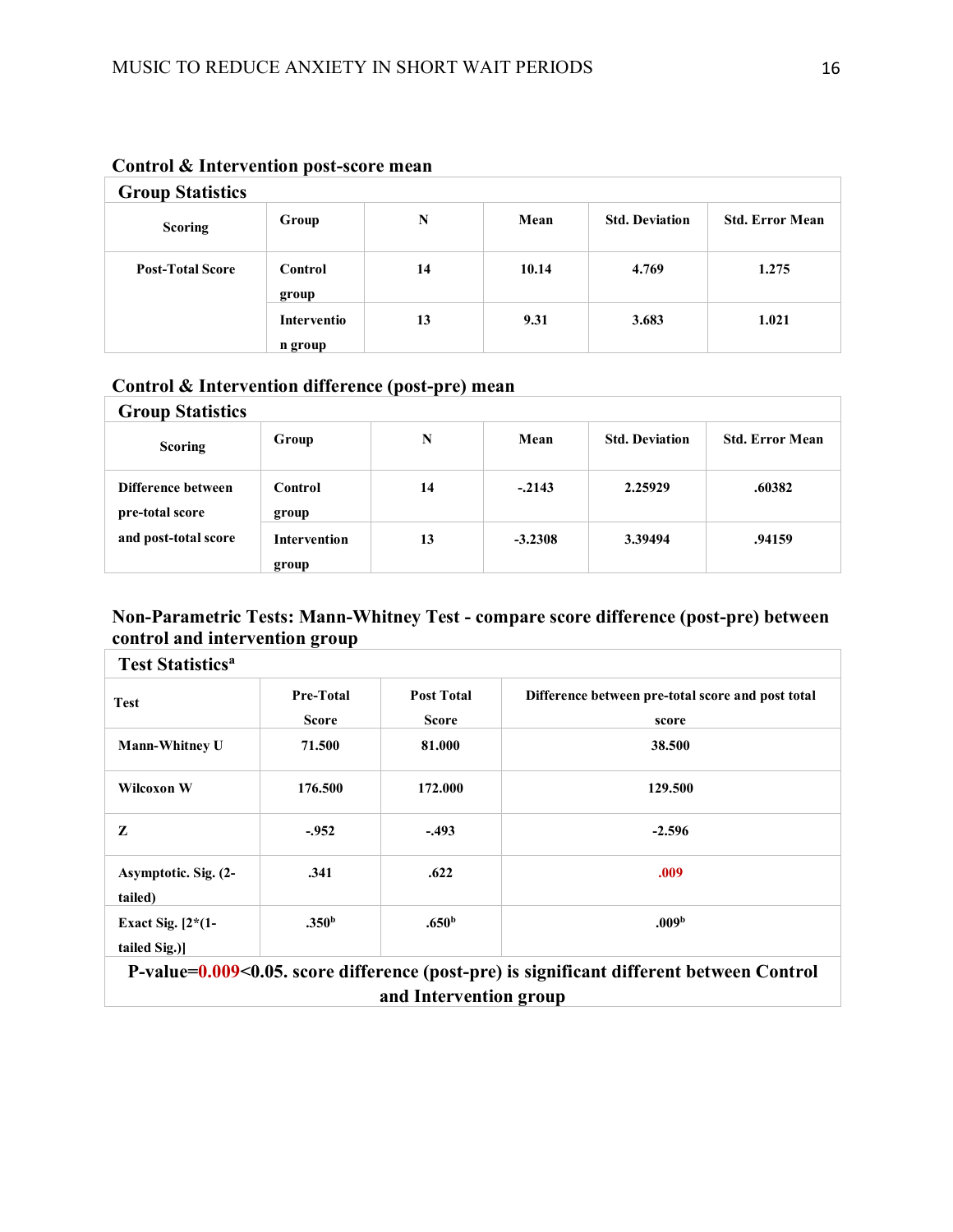### **Summary of Findings**

The results of the study proved in favor of the hypothesis that patients who listened to music would experience less anxiety than those who received standard care. This is congruent with much of the existing literature on this subject. The data from this study showed that on average, participants in the intervention group had lower post-STAI anxiety scores than control group. The statistical significance of this finding was defended by the Mann-Whitney Test, which gave a *p*-value of 0.009. Because 0.009 is less than 0.05, it is considered statistically significant. Basically, this value indicates that the results of this study were not likely achieved by random chance, but are accurate and significant. Essentially, there is less than 5% probability that these results were reached by error or chance.

#### **Discussion**

During the data collection period, the PI received a good deal of positive verbal feedback from the participants. Almost all the patients were willing to participate, which could indicate that small clinics may be an untapped data collection site for future research. This study was important to complete, because it has not been done in this specific context before. Similar studies have been done with patients waiting for critical or emergent care, but no research has been done with populations waiting in an exam room to be seen by a primary healthcare provider. The PI selected the exam as an appropriate location for the musical intervention for several reasons. The nature of most standard exam rooms is not very welcoming or appealing. Furthermore, the exam room isolates the patient to wait in solitude, with very little means of passing the unpredictable amount of time it could take to be seen. Many exam rooms are small and boring, with white walls, an exam table and equipment. Some exam rooms may have magazines, brochures or posters, but it is not standard practice to provide music for patients.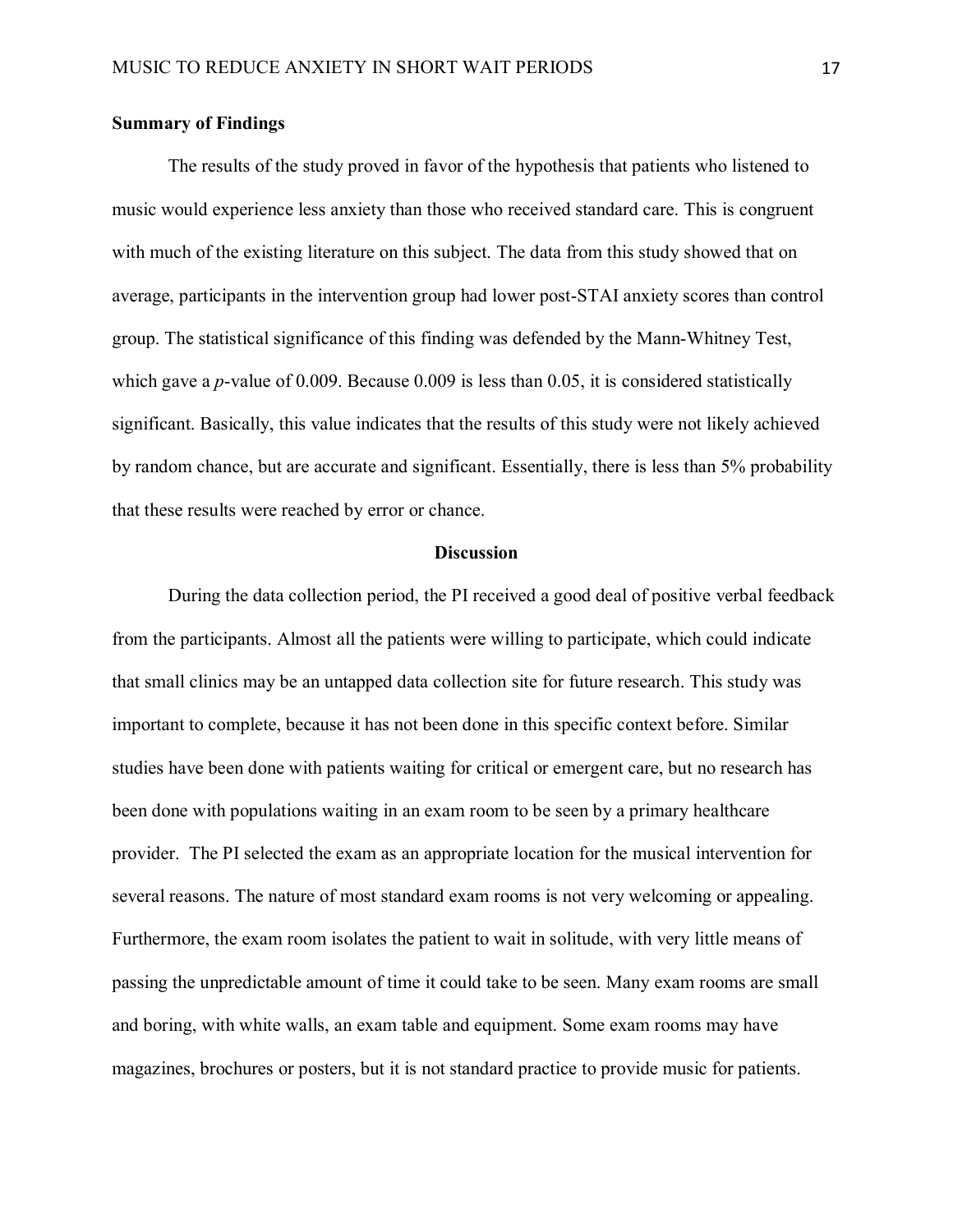### **Limitations**

Throughout this study, several limitations are present. Firstly, collecting data at only one clinic site limits the results it only reflects the results from a very specific single sample. In research, one can never assume complete generalization, because achieving favorable results within one sample does not mean it would happen in every sample. Sampling at multiple sites would strengthen the validity of the study. Also, only one healthcare provider works at the primary care/urgent care clinic in this study. This could be a limitation because the majority of the patients were regular patients and knew the provider they would be seeing—therefore they might be more relaxed to begin with. Another limitation in this study is the small number of participants. Because the IRB approval process was lengthy, and locating a site was difficult, the designated time for data collected had to be shortened to five days.

Another limitation lies within the method of measuring anxiety in this study. It is important to realize that anxiety can be caused or relieved by various factors. Essentially, the outcomes of participants' post-STAIs could have been negatively or positively influenced by events that occurred during their time with the healthcare provider. For example, they may have received good or bad news, had a painful procedure, etc., which could increase anxiety. On the other hand, they may have received good news, which could reduce anxiety. As shown in the methods section, the PI chose to collect participant's post-STAI scores at check-out. That means that after participants listened to music or waited in silence, they were seen by the healthcare provider, which could have changed their anxiety level. With that delay in collecting the post-STAI, other factors could have interfered to give the results we collected. Logistically, it worked best in this clinic to collect the data this way. It would have been a great challenge to collect the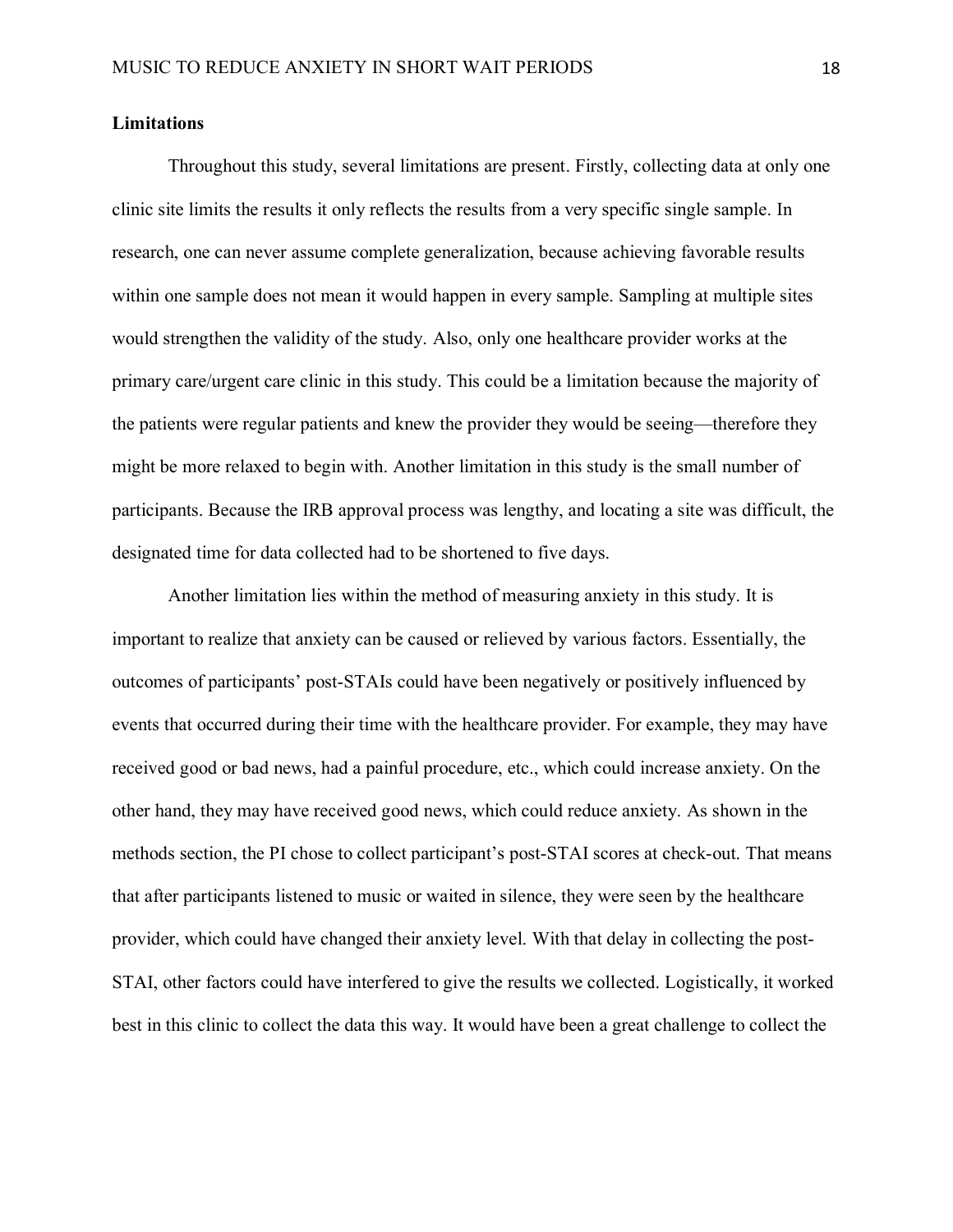post-STAI right after the participant listened to music. It would have interfered with the flow of the clinic.

Additionally, a few patients told the PI that they suffered from an anxiety disorder, which was not measured on the anonymous demographic questionnaire or the STAI. This study was only focused on measuring situational anxiety (state anxiety)—chronic anxiety (trait anxiety) was not taken into consideration. Various potential events could occur that would change the results.

Lastly, the length of time that that individuals listened to music was not collected. This is primarily related to the fact that there was no standard wait time for patients, no clocks present in the exam rooms, and no way for participants to measure time. This factor is a weakness because it does not allow the PI to determine ideal listening times for reaching the most favorable results. Measuring wait time as a factor could have potentially offered interesting and relevant insights. For example, it would help the PI determine if experimental group patients with longer wait times experience a greater reduction in anxiety than experimental group patients with shorter wait times.

### **Recommendations**

For future recommendations, it is suggested to collect data at two or more clinic sites. This would give the PI a broader perspective on situational anxiety in clinic patients. We also suggest including an additional question on the anonymous demographic questionnaire that directly asks participants if they suffer from an anxiety disorder. This would help the PI better understand and interpret the results of the data. If possible, including vital signs such as blood pressure in the data collection may be of a benefit. Blood pressure can be an indicator of anxiety, and people who are relaxed usually have low blood pressure, while people experiencing anxiety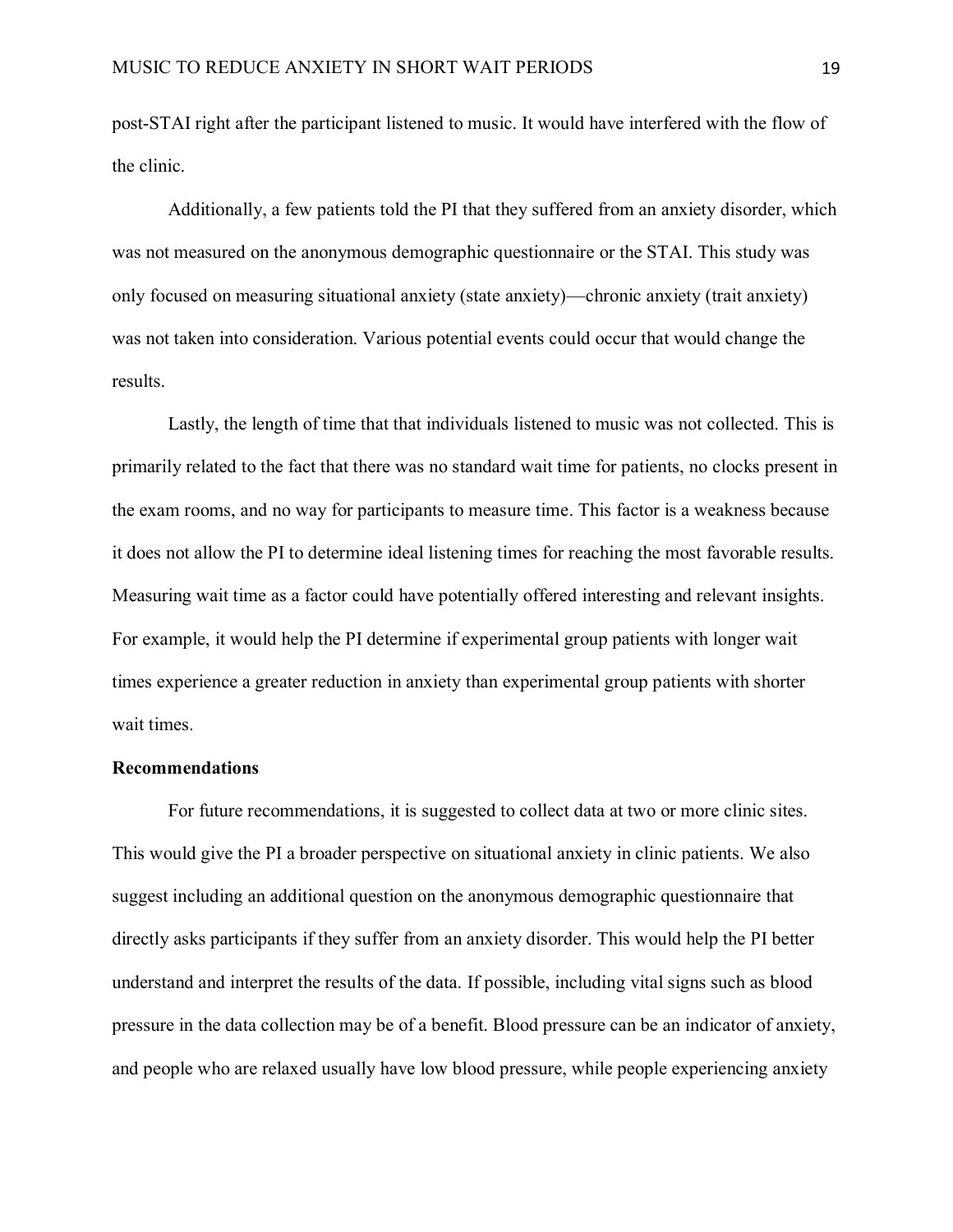often have high blood pressure. Lastly, it could be suggested that the time of musical intervention be either measured, or standardized for all patients. This would allow further insight into the ideal amount of listening time needed to reduce anxiety.

### **Conclusion**

Throughout this research study, and the literature, music has been identified as a means of reducing anxiety that is non-invasive, non-pharmacological, and relatively easy to implement. This study has proven music to be statistically beneficial in reducing anxiety in short wait periods for patients waiting to be seen by a primary healthcare provider in an urgent care clinic. This finding falls in line with the findings of previous studies that have examined music's effect on reducing anxiety in patients waiting for surgery, critical care, and other invasive treatments. Through this study, it can now be said that implementation of music could prove useful music in urgent care clinics, as well as other types of clinics or primary care settings.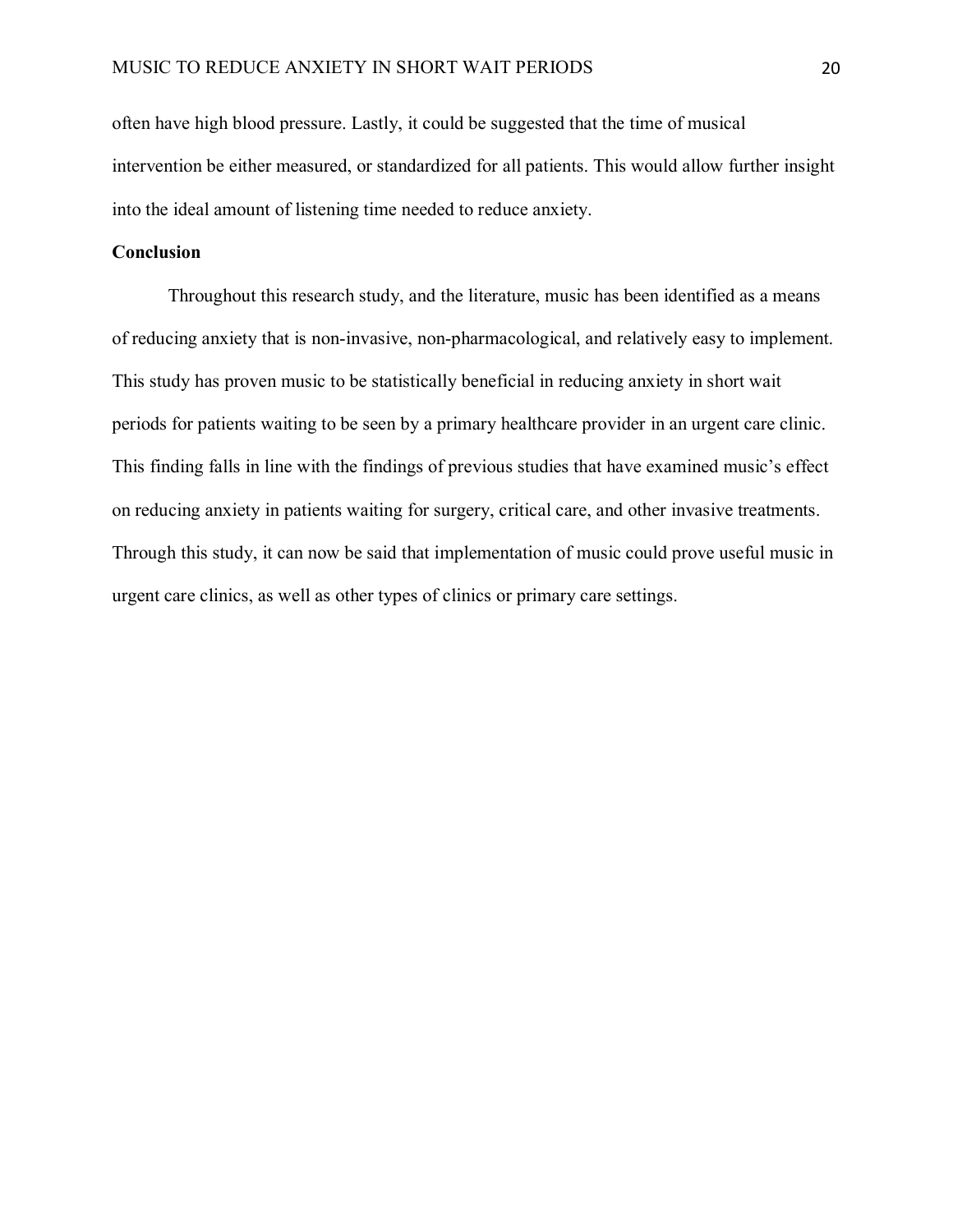### **Acknowledgements**

I would like to thank PATMOS EmergiClinic of Greeneville, Tennessee for allowing me to use their facility and recruit their patients for this study. I also want to thank all the gracious participants. I would also like to thank the College of Nursing and the Honors College of East Tennessee State University for funding this research through the Student-Faculty Collaborative Grant. Additionally, I would like to thank Dr. Yan Cao for synthesizing and analyzing the data collected in this study. I would like to thank Dr. Stacey Williams and Sarah Treat for being my thesis readers. Lastly, I would like to thank my honors mentor, Dr. Florence Weierbach, who has used her expertise to guide me through the entire process of research.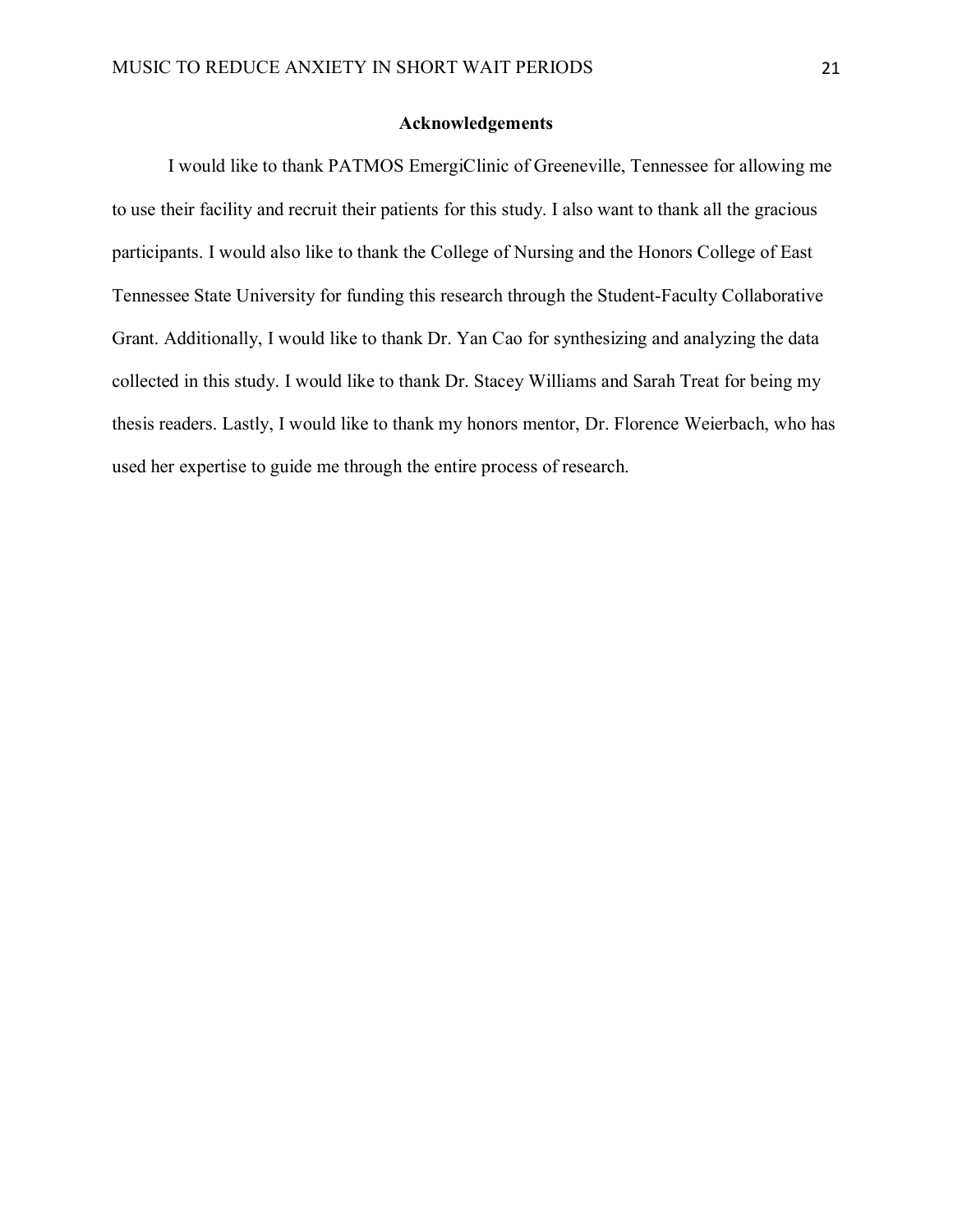#### References

- Bresser, P.J., Sexton, D.L., & Foell, D.W. (1993). Patients' responses to postponement of coronary artery bypass graft surgery. IMAGE, 25, 5– 10.
- Chen, L., Wang, T., Shih, Y., & Wu, L. J. (2013). Fifteen-minute music intervention reduces pre-radiotherapy anxiety in oncology patients. *European Journal of Oncology Nursing*, *17*(4), 436-441. doi:10.1016/j.ejon.2012.11.002
- Cooper, L., & Foster, I. (2008). The use of music to aid patients' relaxation in a radiotherapy waiting room. *Radiography*, *14*(3), 184-188.
- Fenko, A., & Loock, C. (2014). The Influence of Ambient Scent and Music on Patients' Anxiety in a Waiting Room of a Plastic Surgeon. *Health Environments Research & Design Journal (HERD) (Vendome Group LLC)*, *7*(3), 38-59.
- Gupton, A., Heaman, M., & Ashcroft, T. (1997). Bedrest from the perspective of the highrisk pregnant woman. *Journal of Obstetric, Gynecologic, and Neonatal Nursing, 26,* 423- 430.
- Haun, M., Mainous, R., & Looney, S. (2001). Effect of music on anxiety of women awaiting breast biopsy. *Behavioral Medicine*, *27*(3), 127-132.
- Hyde, R., Bryden, F., & Asbury, A. J. (1998). How would patients prefer to spend the waiting time before their operations? *Anaesthesia*, *53*(2), 192-195. doi:10.1046/j.1365- 2044.1998.00268.x

Irvin, S. (2001). Waiting: concept analysis. *Nursing Diagnosis*, *12*(4), 128-136.

Labrague, L. J., & McEnroe-Petitte, D. M. (2016). Influence of Music on Preoperative Anxiety and Physiologic Parameters in Women Undergoing Gynecologic Surgery. *Clinical Nursing Research*, *25*(2), 157-173. doi:10.1177/1054773814544168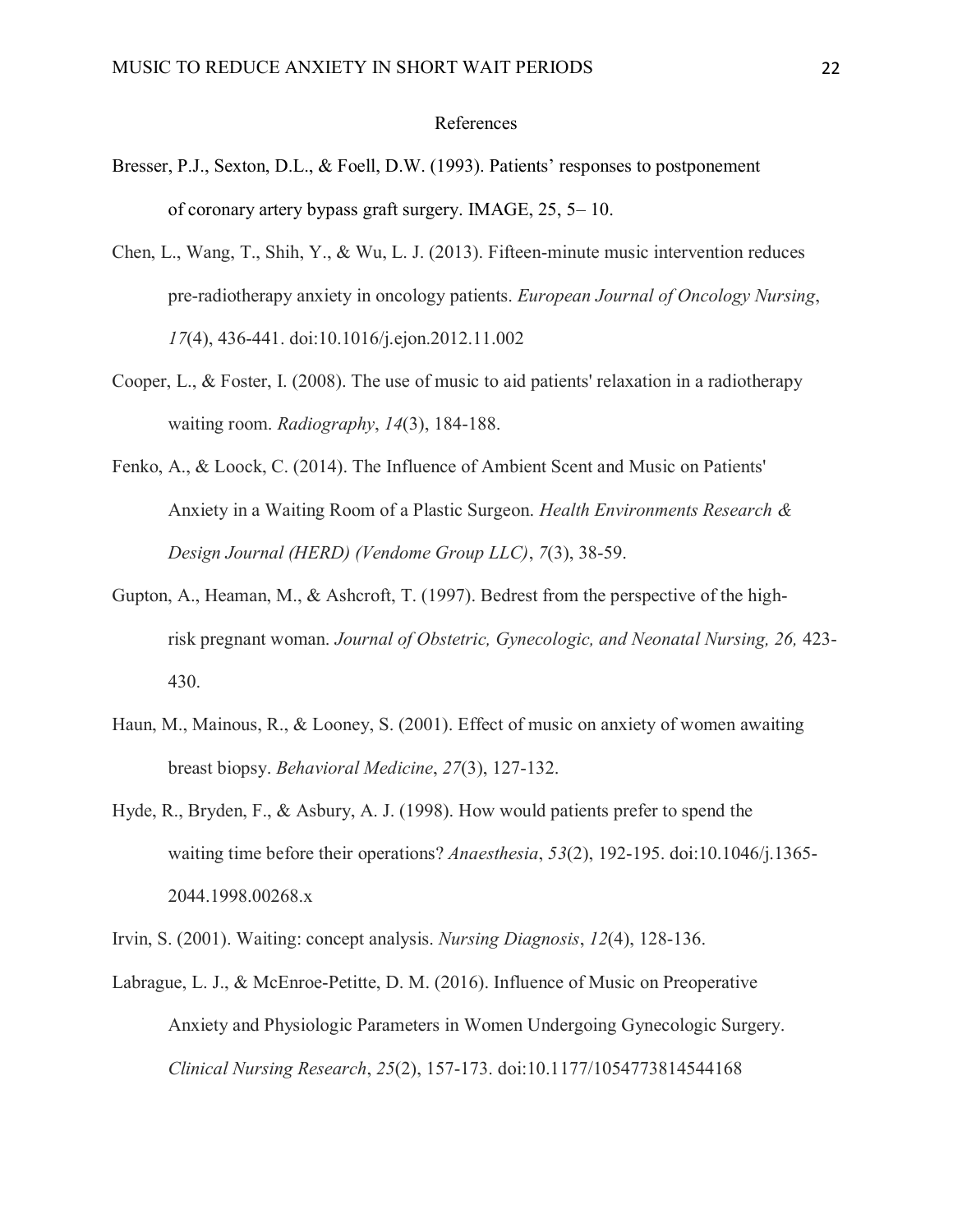- Lee, K., Chao, Y., Yiin, J., Hsieh, H., Dai, W., & Chao, Y. (2012). Evidence That Music Listening Reduces Preoperative Patients' Anxiety. *Biological Research for Nursing*, *14*(1), 78-84. doi:10.1177/1099800410396704
- Marteau, T., & Bekker, H. (1992). The development of a six-item short-form of the state scale of the Spielberger State-Trait Anxiety Inventory (STAI). British Journal of Psychology, 31 (3), 301–306.
- Mohammadi, A., Mirbagher Ajorpaz, N., Torabi, M., Mirsane, A., & Moradi, F. (2014). Effects of music listening on preoperative state anxiety and physiological parameters in patients undergoing general surgery: a randomized quasi-experimental trial. *Central European Journal Of Nursing & Midwifery*, *5*(4), 156-160. doi:10.15452/CEJNM.2014.05.0011
- Ni, C., Tsai, W., Lee, L., Kao, C., & Chen, Y. (2012). Minimising preoperative anxiety with music for day surgery patients - a randomised clinical trial. *Journal of Clinical Nursing*, *21*(5/6), 620-625. doi:10.1111/j.1365-2702.2010.03466.x
- Parlar Kilic, S., Karadag, G., Oyucu, S., Kale, O., Zengin, S., Ozdemir, E., & Korhan, E. A. (2015). Effect of music on pain, anxiety, and patient satisfaction in patients who present to the emergency department in Turkey. *Japan Journal of Nursing Science*, *12*(1), 44-53. doi:10.1111/jjns.12047
- Porter, R.R., Bailey, C., Bennett, G.M., Catalfamo, A.T., Daniels, K.J., Ehle, J.E., Gibbs, S., Krout, L.S., & Luers, E.S. (1991). Stress during the waiting period: A review of pretransplantation fears. *Critical Care Nursing Quarterly, 13*(4), 25-31.
- Rooke A. (1985) Searching for the Last Chord: ancient uses and modern trends, Sunshine Magazine. Theosophical University Press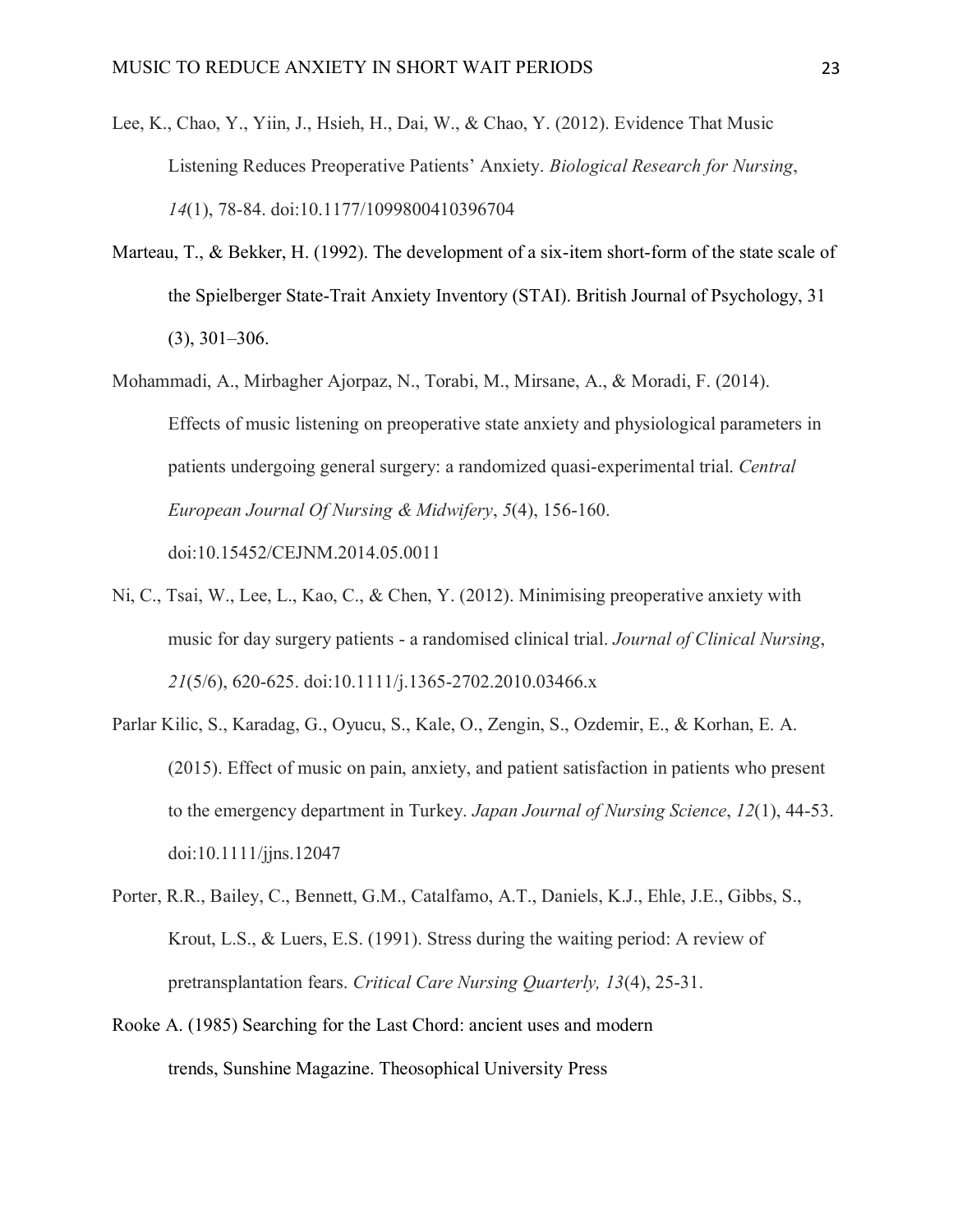- Spielberger, C. (1983) *STAI Manual for the State-Trait Anxiety Inventory*. Consulting Psychologists press, Palo Alto, CA.
- Stainton, M.C., McNeil, D., & Harvey, S. (1992). Maternal tasks of uncertain motherhood. *Maternal-Child Nursing Journal, 20*, 113-123.
- Thoma, M., Zemp, M., Kreienbühl, L., Hofer, D., Schmidlin, P., Attin, T., & ... Nater, U. (2015). Effects of Music Listening on Pre-treatment Anxiety and Stress Levels in a Dental Hygiene Recall Population. *International Journal of Behavioral Medicine*, *22*(4), 498-505. doi:10.1007/s12529-014-9439-x
- Thompson, M., Moe, K., & Lewis, C. P. (2014). The Effects of Music on Diminishing Anxiety Among Preoperative Patients. *Journal of Radiology Nursing*, *33*(4), 199-202. doi:10.1016/j.jradnu.2014.10.005
- Thorne, S., Canam, C., Dahinten, S., Hall, W., Henderson, A., & Kirkham, S. (1998). Nursing's metaparadigm concepts: disimpacting the debates. *Journal of Advanced Nursing*, *27*(6), 1257-1268. doi:10.1046/j.1365-2648.1998.00623.x
- Tluczek, A., Henriques, J., & Brown, R. (2009). Support for the reliability and validity of a six-item state anxiety scale derived from the State-Trait Anxiety Inventory. *Journal Of Nursing Measurement*, *17*(1), 19-28
- Zborowsky, T. (2014). The Legacy of Florence Nightingale's Environmental Theory: Nursing Research Focusing on the Impact of Healthcare Environments. *Health Environments Research & Design Journal (HERD) (Vendome Group LLC)*, *7*(4), 19-34.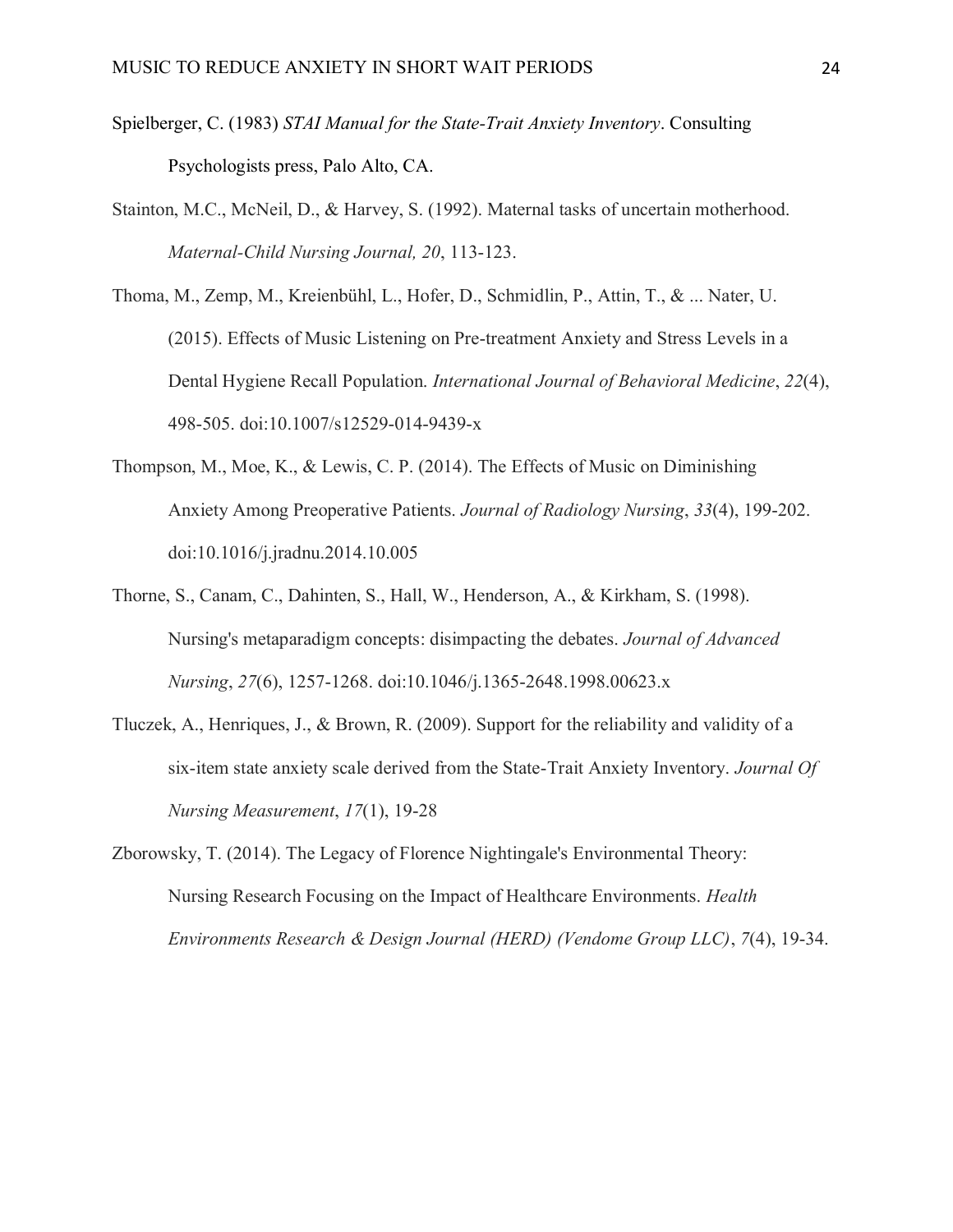# Appendices

## Appendix A: Anonymous Demographic Questionnaire

Age:

- 1. 18-24
- 2. 25-39
- 3. 40-54
- 4. 55-64
- 5. 65+

Sex:

- 1. Male
- 2. Female

Is this your first visit to this clinic?

- 1. Yes
- 2. No

What is your reason for being seen today?

- 1. Annual physical
- 2. New problem visit
- 3. Follow-up visit
- 4. Flu or acute infection/illness
- 5. Management of chronic condition
- 6. Urgent Care
- 7. Other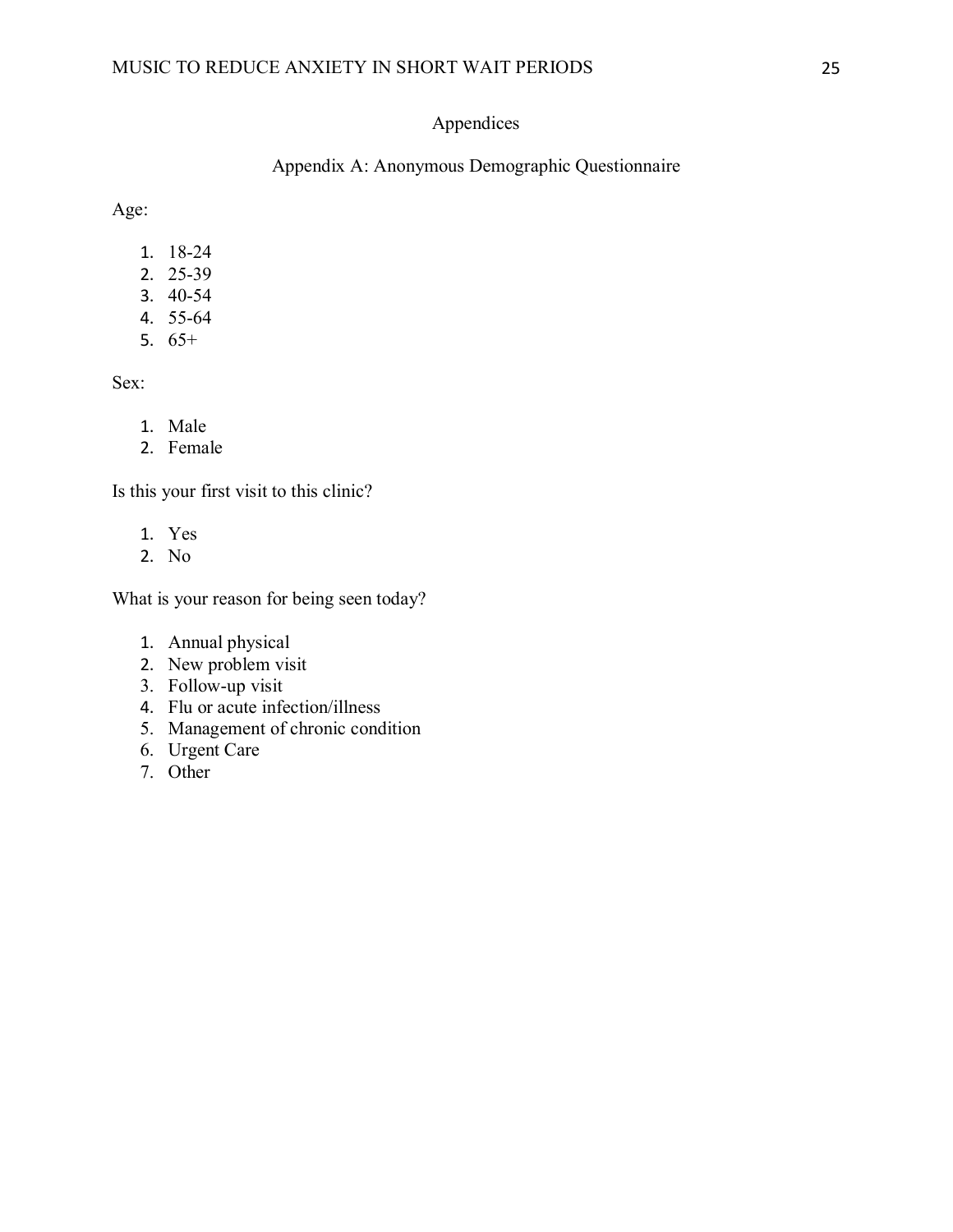### Appendix B: Six-Item Short-Form STAI Self-Evaluation Questionnaire

Directions: A number of statements which people have used to describe themselves are given below. Read each statement and then circle the appropriate number to the right of the statement to indicate how you feel right now, that is, at this moment. There are no right or wrong answers. Do not spend too much time on any one statement but give the answer which seems to describe your present feelings best. You will take this questionnaire before your appointment (pre) and after (post)

|                   | Not at all     | Somewhat | Moderately                  | Very Much |
|-------------------|----------------|----------|-----------------------------|-----------|
| 1. I am calm      | $\overline{4}$ | 3        | $\mathcal{D}_{\mathcal{L}}$ |           |
| 2. I am tense     | 1              | 2        | 3                           | 4         |
| 3. I feel upset   | 1              | 2        | 3                           | 4         |
| 4. I am relaxed   | 4              | 3        | 2                           |           |
| 5. I feel content | $\overline{4}$ | 3        | 2                           |           |
| 6. I am worried   |                | 2        | 3                           | 4         |

Ver. 01/26/17

STAIAD Short © 1968, 1977, 2015 Charles D. Spielberger. All rights reserved in all media. Published by Mind Garden, Inc., [www.mindgarden.com](http://www.mindgarden.com/)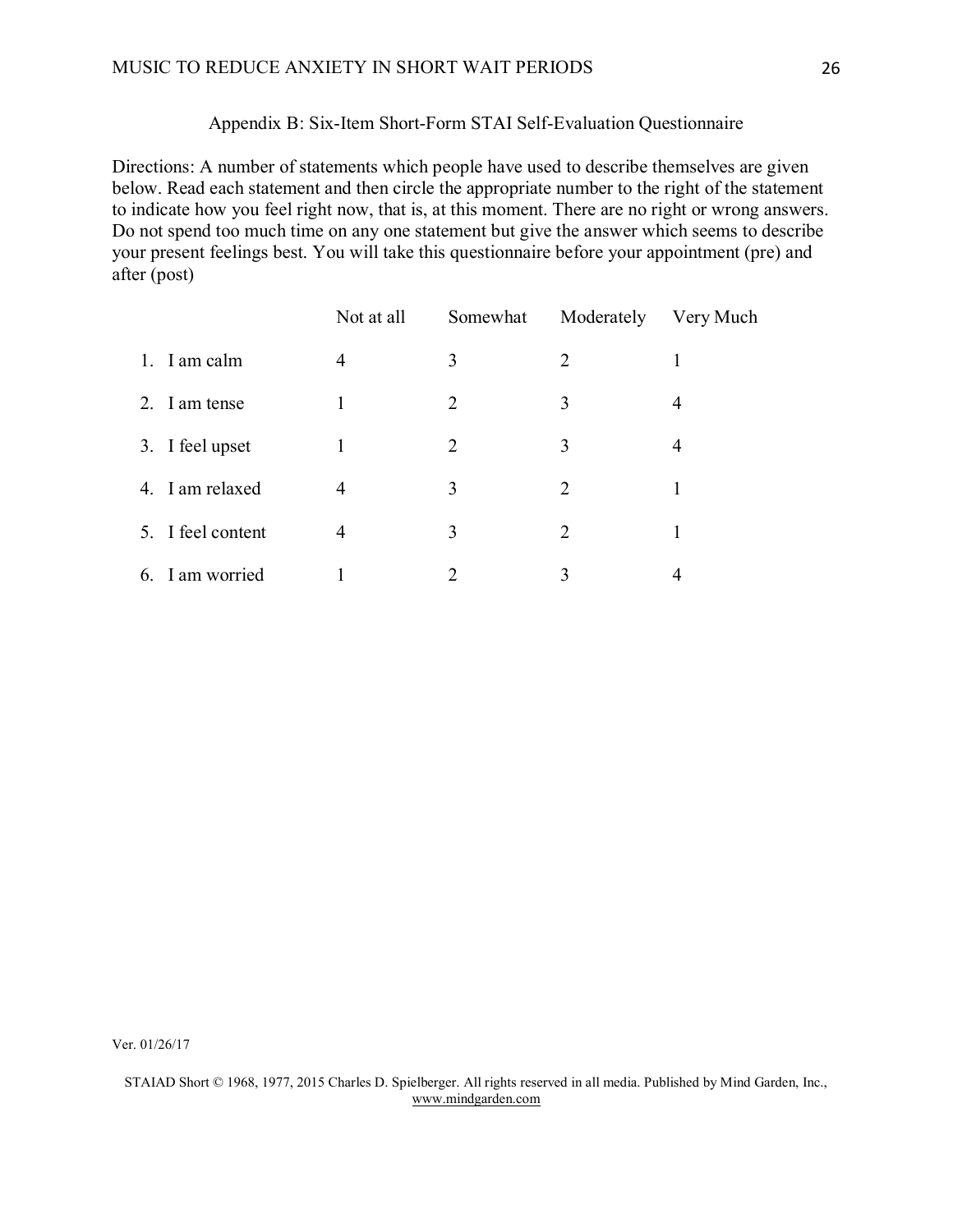Appendix C: IRB Approval



Office for the Protection of Human Research Subjects . Box 70565 . Johnson City, Tennessee 37614-1707 Phone: (423) 439-6053 Fax: (423) 439-6060

#### IRB APPROVAL - Initial Expedited Review

February 20, 2017

Rebecca Parker

Re: Use of music to reduce anxiety in short wait periods for patients receiving care in an urgent care clinic IRB#:0117.18s **ORSPA#:** 

The following items were reviewed and approved by an expedited process:

• New protocol submission xform, CV of PI, ICD version 1/26/17, Informational Pamphlet for Recruitment.pptx, Recruitment Script for PI, Support for the Reliability and Validity of a Six-Item State Anxiety Scale Derived From the State-Trait Anxiety Inventory, IPod Shuffle Pricing and Info, Purchasing Info for STAI, Article on the development of the six-item STAI, Anonymous Demographic Questionnaire, Pre and Post STAI, grant proposal, site permission letter,

On February 19, 2017, a final approval was granted for a period not to exceed 12 months and will expire on February 18, 2018. The expedited approval of the study will be reported to the convened board on the next agenda.

The following enclosed stamped, approved Informed Consent Documents have been stamped with the approval and expiration date and these documents must be copied and provided to each participant prior to participant enrollment:

• ICD version 1.26.17 stamped approved 2.19.2017

Federal regulations require that the original copy of the participant's consent be maintained in the principal investigator's files and that a copy is given to the subject at the time of consent.

#### Projects involving Mountain States Health Alliance must also be approved by MSHA following IRB approval prior to initiating the study.

Unanticipated Problems Involving Risks to Subjects or Others must be reported to the IRB (and VA R&D if applicable) within 10 working days.



Accredited Since December 2005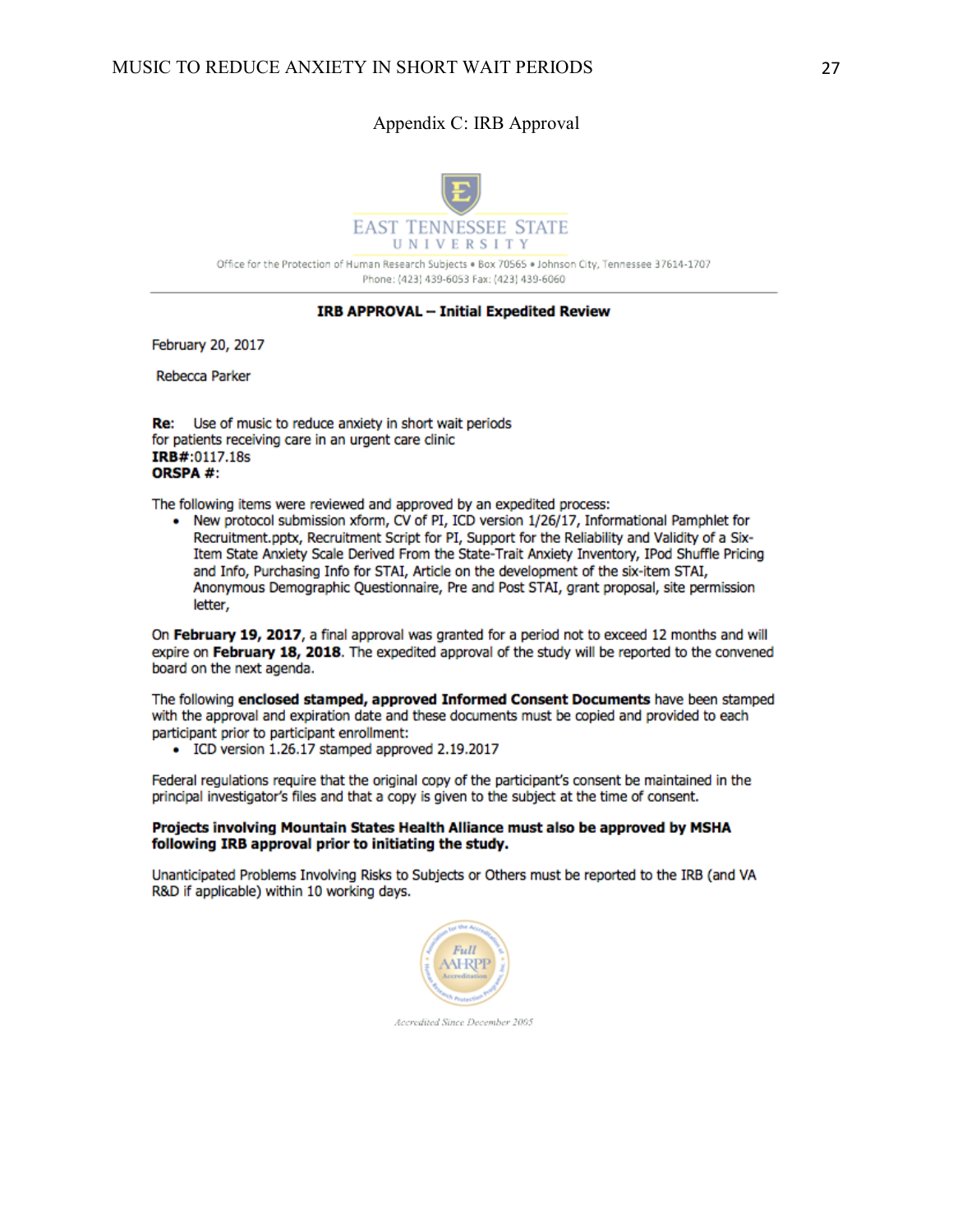# Appendix D: Six-Item Short-Form STAI Results (pre-post)

#### **Control Group:** Pre-data frequency

**Frequency Table**

| I am calm      |                   |                         |         |              |                           |
|----------------|-------------------|-------------------------|---------|--------------|---------------------------|
|                |                   | Frequency               | Percent | <b>Valid</b> | <b>Cumulative Percent</b> |
|                |                   |                         |         | Percent      |                           |
| <b>Valid</b>   | <b>Very Much</b>  | 9                       | 64.3    | 64.3         | 64.3                      |
|                | Moderately        | $\overline{2}$          | 14.3    | 14.3         | 78.6                      |
|                | Somewhat          | $\overline{2}$          | 14.3    | 14.3         | 92.9                      |
|                | Not at all        | 1                       | 7.1     | 7.1          | 100.0                     |
|                | <b>Total</b>      | 14                      | 100.0   | 100.0        |                           |
| I am tense     |                   |                         |         |              |                           |
|                |                   | Frequency               | Percent | <b>Valid</b> | <b>Cumulative Percent</b> |
|                |                   |                         |         | Percent      |                           |
| <b>Valid</b>   | Not at all        | 8                       | 57.1    | 57.1         | 57.1                      |
|                | Somewhat          | 4                       | 28.6    | 28.6         | 85.7                      |
|                | <b>Moderately</b> | $\mathbf{1}$            | 7.1     | 7.1          | 92.9                      |
|                | <b>Very Much</b>  | $\mathbf{1}$            | 7.1     | 7.1          | 100.0                     |
|                | <b>Total</b>      | 14                      | 100.0   | 100.0        |                           |
| I feel upset   |                   |                         |         |              |                           |
|                |                   | Frequency               | Percent | <b>Valid</b> | <b>Cumulative Percent</b> |
|                |                   |                         |         | Percent      |                           |
| <b>Valid</b>   | Not at all        | 11                      | 78.6    | 78.6         | 78.6                      |
|                | <b>Somewhat</b>   | $\overline{2}$          | 14.3    | 14.3         | 92.9                      |
|                | <b>Very Much</b>  | $\mathbf{1}$            | 7.1     | 7.1          | 100.0                     |
|                | <b>Total</b>      | 14                      | 100.0   | 100.0        |                           |
| I am relaxed   |                   |                         |         |              |                           |
|                |                   | Frequency               | Percent | <b>Valid</b> | <b>Cumulative Percent</b> |
|                |                   |                         |         | Percent      |                           |
| <b>Valid</b>   | <b>Very Much</b>  | 6                       | 42.9    | 42.9         | 42.9                      |
|                | <b>Moderately</b> | $\overline{\mathbf{4}}$ | 28.6    | 28.6         | 71.4                      |
|                | Somewhat          | 3                       | 21.4    | 21.4         | 92.9                      |
|                | Not at all        | $\mathbf{1}$            | 7.1     | 7.1          | 100.0                     |
|                | <b>Total</b>      | 14                      | 100.0   | 100.0        |                           |
| I feel content |                   |                         |         |              |                           |
|                |                   | Frequency               | Percent | <b>Valid</b> | <b>Cumulative Percent</b> |
|                |                   |                         |         | Percent      |                           |
| <b>Valid</b>   | Very Much         | 5                       | 35.7    | 35.7         | 35.7                      |
|                | Moderatelv        | 4                       | 28.6    | 28.6         | 64.3                      |
|                | <b>Somewhat</b>   | 5                       | 35.7    | 35.7         | 100.0                     |
|                | <b>Total</b>      | 14                      | 100.0   | 100.0        |                           |
| I am worried   |                   |                         |         |              |                           |
|                |                   | Frequency               | Percent | <b>Valid</b> | <b>Cumulative Percent</b> |
|                |                   |                         |         | Percent      |                           |
| <b>Valid</b>   | Not at all        | 8                       | 57.1    | 57.1         | 57.1                      |
|                | Somewhat          | $\overline{2}$          | 14.3    | 14.3         | 71.4                      |
|                | <b>Moderately</b> | $\overline{\mathbf{3}}$ | 21.4    | 21.4         | 92.9                      |
|                | Very Much         | 1                       | 7.1     | 7.1          | 100.0                     |
|                | <b>Total</b>      | 14                      | 100.0   | 100.0        |                           |
|                |                   |                         |         |              |                           |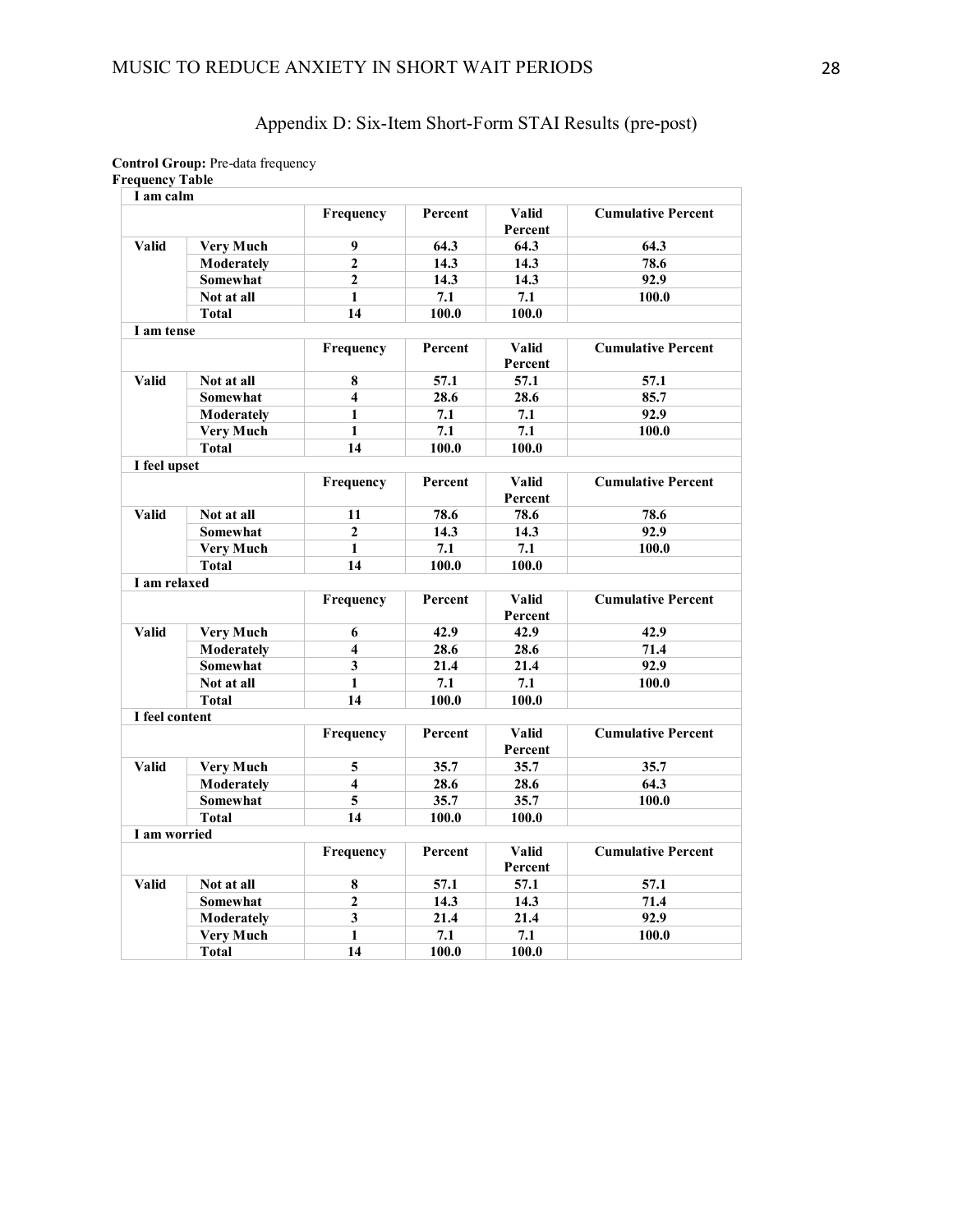#### **Control Group: Post-data frequency**

**Frequency Table**

| I am calm      |                   |                         |         |                         |                           |
|----------------|-------------------|-------------------------|---------|-------------------------|---------------------------|
|                |                   | Frequency               | Percent | <b>Valid</b><br>Percent | <b>Cumulative Percent</b> |
| <b>Valid</b>   | Very Much         | 9                       | 64.3    | 64.3                    | 64.3                      |
|                | Moderately        | $\overline{2}$          | 14.3    | 14.3                    | 78.6                      |
|                | <b>Somewhat</b>   | $\overline{2}$          | 14.3    | 14.3                    | 92.9                      |
|                | Not at all        | 1                       | 7.1     | 7.1                     | 100.0                     |
|                | <b>Total</b>      | 14                      | 100.0   | 100.0                   |                           |
| I am tense     |                   |                         |         |                         |                           |
|                |                   | Frequency               | Percent | <b>Valid</b><br>Percent | <b>Cumulative Percent</b> |
| <b>Valid</b>   | Not at all        | 8                       | 57.1    | 57.1                    | 57.1                      |
|                | Somewhat          | $\mathbf{2}$            | 14.3    | 14.3                    | 71.4                      |
|                | <b>Moderately</b> | $\overline{\mathbf{4}}$ | 28.6    | 28.6                    | 100.0                     |
|                | <b>Total</b>      | 14                      | 100.0   | 100.0                   |                           |
| I feel upset   |                   |                         |         |                         |                           |
|                |                   | Frequency               | Percent | <b>Valid</b><br>Percent | <b>Cumulative Percent</b> |
| <b>Valid</b>   | Not at all        | 11                      | 78.6    | 78.6                    | 78.6                      |
|                | Somewhat          | $\overline{2}$          | 14.3    | 14.3                    | 92.9                      |
|                | <b>Very Much</b>  | 1                       | 7.1     | 7.1                     | 100.0                     |
|                | <b>Total</b>      | 14                      | 100.0   | 100.0                   |                           |
| I am relaxed   |                   |                         |         |                         |                           |
|                |                   | Frequency               | Percent | <b>Valid</b><br>Percent | <b>Cumulative Percent</b> |
| <b>Valid</b>   | <b>Very Much</b>  | 7                       | 50.0    | 50.0                    | 50.0                      |
|                | Moderately        | $\overline{2}$          | 14.3    | 14.3                    | 64.3                      |
|                | Somewhat          | 4                       | 28.6    | 28.6                    | 92.9                      |
|                | Not at all        | 1                       | 7.1     | 7.1                     | 100.0                     |
|                | <b>Total</b>      | 14                      | 100.0   | 100.0                   |                           |
| I feel content |                   |                         |         |                         |                           |
|                |                   | Frequency               | Percent | <b>Valid</b><br>Percent | <b>Cumulative Percent</b> |
| <b>Valid</b>   | <b>Very Much</b>  | 5                       | 35.7    | 35.7                    | 35.7                      |
|                | Moderately        | 7                       | 50.0    | 50.0                    | 85.7                      |
|                | Somewhat          | 1                       | 7.1     | 7.1                     | 92.9                      |
|                | Not at all        | 1                       | 7.1     | 7.1                     | 100.0                     |
|                | <b>Total</b>      | 14                      | 100.0   | 100.0                   |                           |
| I am worried   |                   |                         |         |                         |                           |
|                |                   | Frequency               | Percent | <b>Valid</b><br>Percent | <b>Cumulative Percent</b> |
| <b>Valid</b>   | Not at all        | 8                       | 57.1    | 57.1                    | 57.1                      |
|                | Somewhat          | $\overline{\mathbf{4}}$ | 28.6    | 28.6                    | 85.7                      |
|                | Moderately        | 1                       | 7.1     | 7.1                     | 92.9                      |
|                | Very Much         | 1                       | 7.1     | 7.1                     | 100.0                     |
|                | <b>Total</b>      | 14                      | 100.0   | 100.0                   |                           |
|                |                   |                         |         |                         |                           |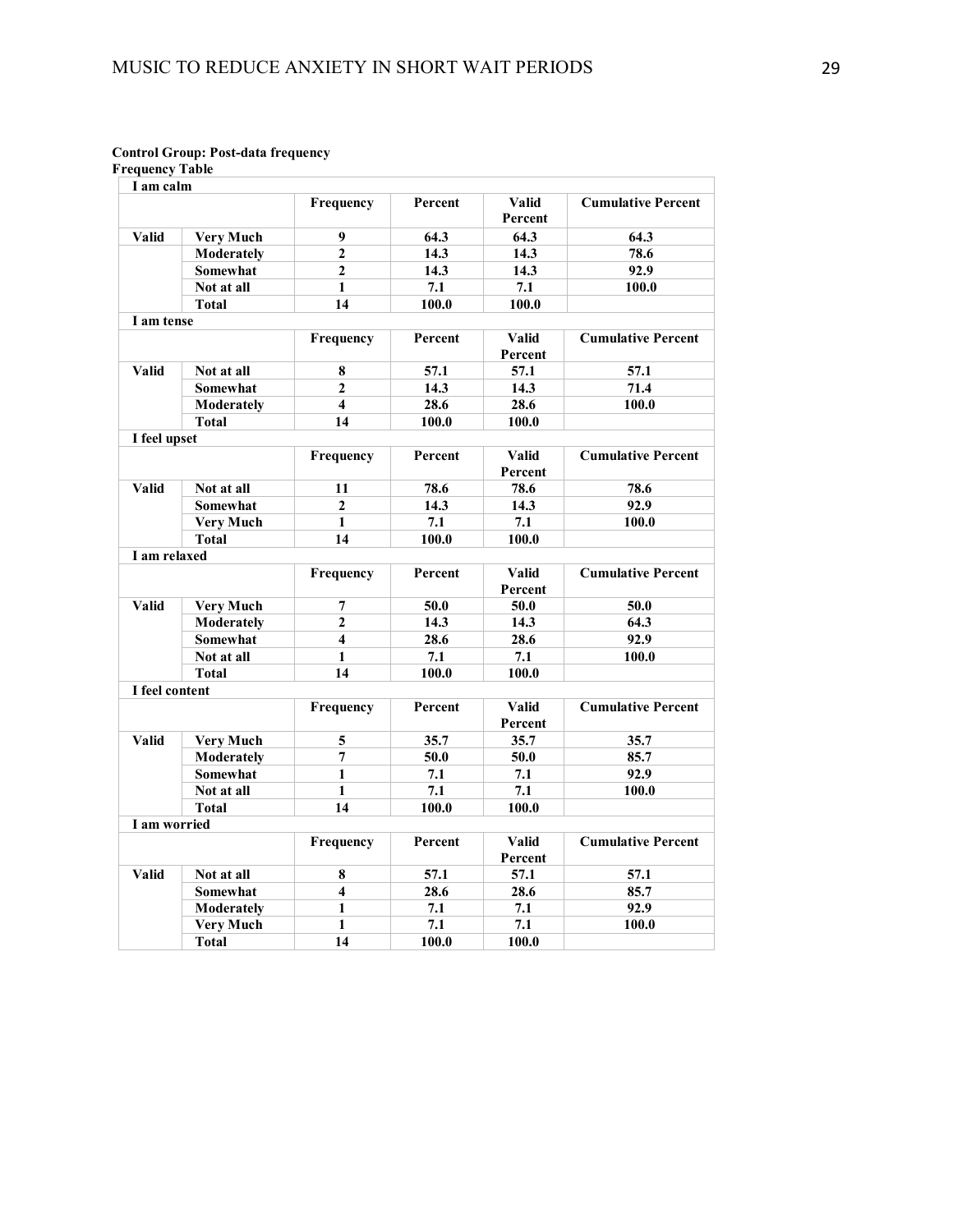#### **Intervention Group: Post Data**

**Frequency Table**

|                |                   | Frequency               | Percent | <b>Valid</b><br>Percent | <b>Cumulative Percent</b> |
|----------------|-------------------|-------------------------|---------|-------------------------|---------------------------|
| <b>Valid</b>   | <b>Very Much</b>  | 6                       | 46.2    | 46.2                    | 46.2                      |
|                | <b>Moderately</b> | 3                       | 23.1    | 23.1                    | 69.2                      |
|                | Somewhat          | $\overline{2}$          | 15.4    | 15.4                    | 84.6                      |
|                | Not at all        | $\overline{2}$          | 15.4    | 15.4                    | 100.0                     |
|                | <b>Total</b>      | 13                      | 100.0   | 100.0                   |                           |
| I am tense     |                   |                         |         |                         |                           |
|                |                   | Frequency               | Percent | <b>Valid</b>            | <b>Cumulative Percent</b> |
|                |                   |                         |         | Percent                 |                           |
| <b>Valid</b>   | Not at all        | 5                       | 38.5    | 38.5                    | 38.5                      |
|                | Somewhat          | 3                       | 23.1    | 23.1                    | 61.5                      |
|                | Moderately        | $\overline{2}$          | 15.4    | 15.4                    | 76.9                      |
|                | <b>Very Much</b>  | $\overline{\mathbf{3}}$ | 23.1    | 23.1                    | 100.0                     |
|                | <b>Total</b>      | 13                      | 100.0   | 100.0                   |                           |
| I feel upset   |                   |                         |         |                         |                           |
|                |                   | Frequency               | Percent | <b>Valid</b>            | <b>Cumulative Percent</b> |
|                |                   |                         |         | Percent                 |                           |
| <b>Valid</b>   | Not at all        | 8                       | 61.5    | 61.5                    | 61.5                      |
|                | Somewhat          | $\overline{2}$          | 15.4    | 15.4                    | 76.9                      |
|                | Moderately        | $\mathbf{1}$            | 7.7     | 7.7                     | 84.6                      |
|                | <b>Very Much</b>  | $\overline{2}$          | 15.4    | 15.4                    | 100.0                     |
|                | <b>Total</b>      | 13                      | 100.0   | 100.0                   |                           |
| I am relaxed   |                   |                         |         |                         |                           |
|                |                   | Frequency               | Percent | <b>Valid</b>            | <b>Cumulative Percent</b> |
|                |                   |                         |         | Percent                 |                           |
| <b>Valid</b>   | <b>Very Much</b>  | 5                       | 38.5    | 38.5                    | 38.5                      |
|                | Moderately        | $\overline{\mathbf{3}}$ | 23.1    | 23.1                    | 61.5                      |
|                | Somewhat          | 3                       | 23.1    | 23.1                    | 84.6                      |
|                | Not at all        | $\overline{2}$          | 15.4    | 15.4                    | 100.0                     |
|                | <b>Total</b>      | 13                      | 100.0   | 100.0                   |                           |
| I feel content |                   |                         |         |                         |                           |
|                |                   | Frequency               | Percent | <b>Valid</b>            | <b>Cumulative Percent</b> |
|                |                   |                         |         | Percent                 |                           |
| <b>Valid</b>   | <b>Very Much</b>  | 4                       | 30.8    | 30.8                    | 30.8                      |
|                | <b>Moderately</b> | $\overline{5}$          | 38.5    | 38.5                    | 69.2                      |
|                | Somewhat          | 3                       | 23.1    | 23.1                    | 92.3                      |
|                | Not at all        | 1                       | 7.7     | 7.7                     | 100.0                     |
|                | <b>Total</b>      | 13                      | 100.0   | 100.0                   |                           |
| I am worried   |                   |                         |         |                         |                           |
|                |                   | Frequency               | Percent | <b>Valid</b><br>Percent | <b>Cumulative Percent</b> |
| <b>Valid</b>   | Not at all        | 6                       | 46.2    | 46.2                    | 46.2                      |
|                | Somewhat          | $\mathbf{1}$            | 7.7     | 7.7                     | 53.8                      |
|                | Moderately        | $\overline{2}$          | 15.4    | 15.4                    | 69.2                      |
|                | <b>Very Much</b>  | $\overline{\mathbf{4}}$ | 30.8    | 30.8                    | 100.0                     |
|                | <b>Total</b>      | 13                      | 100.0   | 100.0                   |                           |